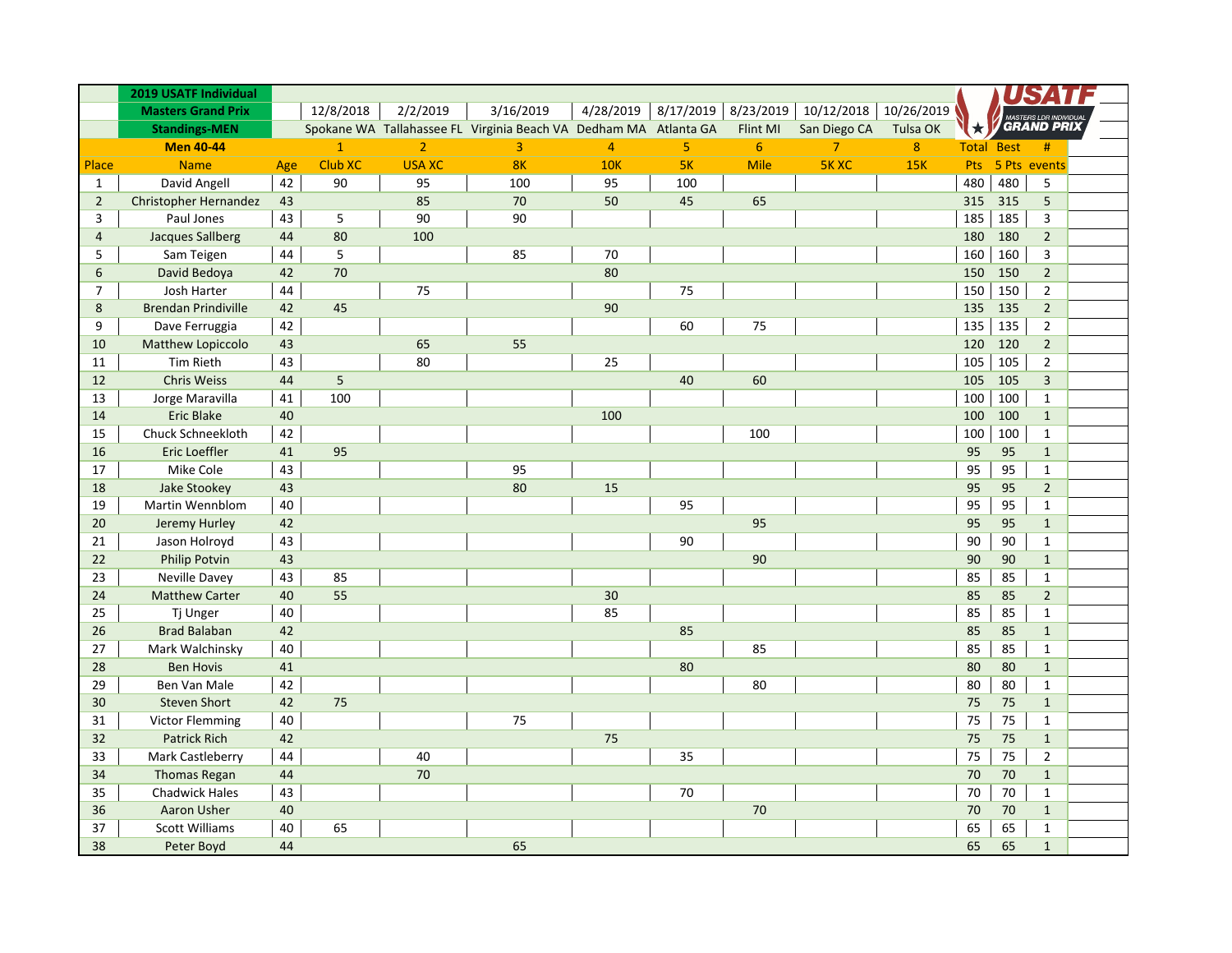| 39     | Aaron Totten-Lancaster     | 43 |             |    |    | 65 |    | 65         | 65             | $\mathbf{1}$   |  |
|--------|----------------------------|----|-------------|----|----|----|----|------------|----------------|----------------|--|
| 40     | Peter Brown                | 44 |             |    |    |    | 65 | 65         | 65             | $\mathbf{1}$   |  |
| 41     | Eric Hartmark              | 40 | 60          |    |    |    |    | 60         | 60             | $\mathbf{1}$   |  |
| 42     | <b>Brian Lazzaro</b>       | 44 |             | 60 |    |    |    | 60         | 60             | $\mathbf{1}$   |  |
| 43     | Christopher Shaw           | 43 |             |    | 60 |    |    | 60         | 60             | $\mathbf{1}$   |  |
| 44     | Lee Danforth               | 41 |             |    |    | 60 |    | 60         | 60             | $\mathbf{1}$   |  |
| 45     | Shawn Williams             | 42 | 5           |    |    |    | 55 | 60         | 60             | $\overline{2}$ |  |
| 46     | <b>Thomas Aliff</b>        | 40 |             | 55 |    |    |    | 55         | 55             | $\mathbf{1}$   |  |
| 47     | Joshua Perks               | 44 |             |    |    | 55 |    | 55         | 55             | $\mathbf{1}$   |  |
| 48     | <b>Thomas Knowles</b>      | 43 | 5           |    |    |    | 50 | 55         | 55             | $\overline{2}$ |  |
| 49     | Joshua Gordon              | 44 | 50          |    |    |    |    | 50         | 50             | $\mathbf{1}$   |  |
| 50     | <b>Tommy Brown</b>         | 44 |             | 50 |    |    |    | 50         | 50             | $\mathbf{1}$   |  |
| 51     | Paul Lenkowski             | 44 |             |    | 50 |    |    | 50         | 50             | $\mathbf{1}$   |  |
| 52     | Robert Flanigan            | 42 |             | 45 |    |    |    | 45         | 45             | $\mathbf{1}$   |  |
| 53     | <b>Brian Prendergast</b>   | 44 |             |    | 45 |    |    | 45         | 45             | $\mathbf{1}$   |  |
| 54     | <b>Shawn Powers</b>        | 44 |             |    |    | 45 |    | 45         | 45             | $\mathbf{1}$   |  |
| 55     | Ryan McCalmon              | 43 | 40          |    |    |    |    | 40         | 40             | $\mathbf{1}$   |  |
| 56     | <b>Tommy Boles</b>         | 41 |             |    | 40 |    |    | 40         | 40             | $\mathbf{1}$   |  |
| 57     | Justin Daglish             | 41 | 5           |    |    | 35 |    | 40         | 40             | $\overline{2}$ |  |
| 58     | <b>Timothy Gavin</b>       | 43 |             |    |    | 40 |    | 40         | 40             | $\mathbf{1}$   |  |
| 59     | Jesse Zentz                | 42 | 35          |    |    |    |    | 35         | 35             | $\mathbf{1}$   |  |
| 60     | Donald Lynn                | 44 |             |    | 35 |    |    | 35         | 35             | $\mathbf{1}$   |  |
| 61     | Shad Birkholz              | 42 | 5           |    |    |    | 30 | 35         | 35             | $\overline{2}$ |  |
| 62     | Tim Hardy                  | 43 | 30          |    |    |    |    | 30         | 30             | $\mathbf{1}$   |  |
| 63     | Matthew Wright             | 41 |             |    | 30 |    |    | 30         | 30             | $\mathbf{1}$   |  |
| 64     | Alan Jackson               | 44 | 25          |    |    |    |    | 25         | 25             | $\mathbf{1}$   |  |
| 65     | Jason Miller               | 41 |             |    | 25 |    |    | 25         | 25             | $\mathbf{1}$   |  |
| 66     | <b>Christopher Melleby</b> | 40 | 5           |    |    | 20 |    | 25         | 25             | $\overline{2}$ |  |
| 67     | Justin Elmore              | 43 |             |    |    |    | 25 | 25         | 25             | $\mathbf{1}$   |  |
| 68     | Lance Thompson             | 42 | 20          |    |    |    |    | 20         | 20             | $\mathbf{1}$   |  |
| 69     | <b>Brantley Lutz</b>       | 43 | 15          |    |    |    |    | 15         | 15             | $\mathbf{1}$   |  |
| $70\,$ | Jesse Barragan             | 40 | 10          |    |    |    |    | 10         | 10             | $\mathbf{1}$   |  |
| 71     | Mike Federico              | 43 |             |    |    | 10 |    | 10         | 10             | $\mathbf{1}$   |  |
| $72\,$ | Charlie Brenneman          | 40 | 5           |    |    |    |    | $\sqrt{5}$ | $\sqrt{5}$     | $\mathbf{1}$   |  |
| 73     | Benjamin Mangrum           | 40 | $\mathsf S$ |    |    |    |    | $\sqrt{5}$ | $\overline{5}$ | $\mathbf{1}$   |  |
| 74     | <b>Olivier Vrambout</b>    | 44 | 5           |    |    |    |    | 5          | $\sqrt{5}$     | $\mathbf{1}$   |  |
| 75     | Mark Bloudek               | 44 | 5           |    |    |    |    | 5          | 5              | $\mathbf{1}$   |  |
| 76     | Konrad Knutsen             | 42 | 5           |    |    |    |    | 5          | 5              | $\mathbf{1}$   |  |
| 77     | <b>Patrick Russell</b>     | 42 | 5           |    |    |    |    | 5          | 5              | $\mathbf{1}$   |  |
| 78     | Eric Johnson               | 44 | 5           |    |    |    |    | 5          | $\overline{5}$ | $\mathbf{1}$   |  |
| 79     | Jason Page                 | 44 | 5           |    |    |    |    | 5          | $\sqrt{5}$     | $\mathbf{1}$   |  |
| 80     | <b>Scott Abbott</b>        | 41 | 5           |    |    |    |    | 5          | 5              | $\mathbf{1}$   |  |
| 81     | <b>Tim Willcox</b>         | 40 | 5           |    |    |    |    | 5          | 5              | $\mathbf{1}$   |  |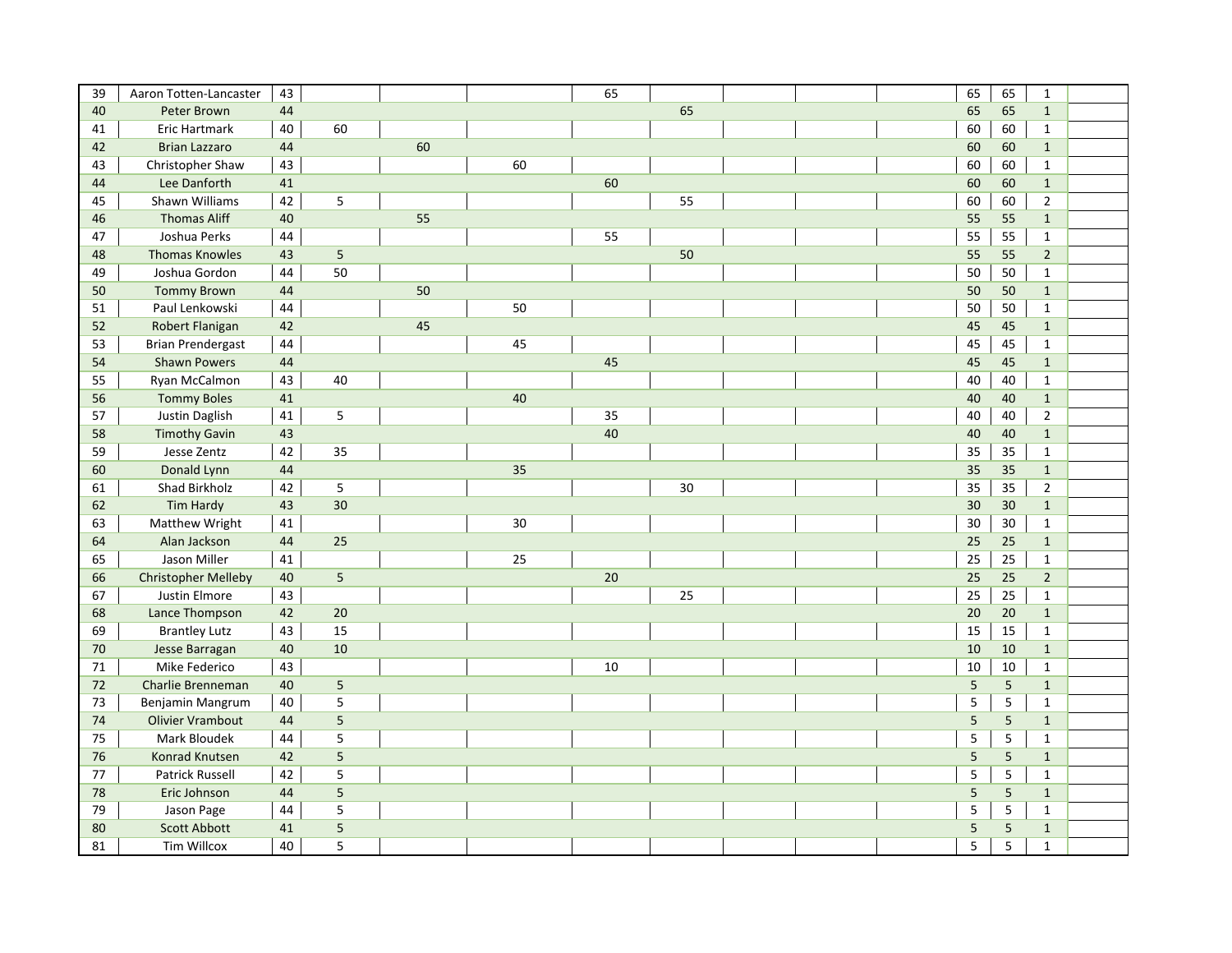| 82             | Jason Batterson         | 42  | $\sqrt{5}$     |                |                                                       |                |                |                |                |          | $\sqrt{5}$     | $\overline{5}$  | $\mathbf{1}$   |  |
|----------------|-------------------------|-----|----------------|----------------|-------------------------------------------------------|----------------|----------------|----------------|----------------|----------|----------------|-----------------|----------------|--|
| 83             | Kenny Miller            | 41  | $\overline{5}$ |                |                                                       |                |                |                |                |          | 5              | 5               | $\mathbf{1}$   |  |
| 84             | lan Fraser              | 44  | 5              |                |                                                       |                |                |                |                |          | 5              | 5               | $\mathbf{1}$   |  |
| 85             | <b>Gabriel Kliot</b>    | 41  | 5              |                |                                                       |                |                |                |                |          | 5              | 5               | $\mathbf{1}$   |  |
| 86             | John Montgomery         | 43  | 5              |                |                                                       |                |                |                |                |          | 5              | 5               | $\mathbf{1}$   |  |
| 87             | Chris Lundstrom         | 42  | 5              |                |                                                       |                |                |                |                |          | 5              | $\overline{5}$  | $\mathbf{1}$   |  |
| 88             | <b>Darren Moore</b>     | 44  | 5              |                |                                                       |                |                |                |                |          | 5              | $5\phantom{a}$  | $\mathbf{1}$   |  |
| 89             | <b>Daniel Bartosz</b>   | 42  | 5              |                |                                                       |                |                |                |                |          | 5              | 5               | $\mathbf{1}$   |  |
| 90             | Dan Feda                | 44  | 5              |                |                                                       |                |                |                |                |          | 5              | $5\phantom{a}$  | $\mathbf{1}$   |  |
| 91             | Orestes Gutierrez       | 42  | 5              |                |                                                       |                |                |                |                |          | 5              | 5               | $\mathbf{1}$   |  |
| 92             | Christopher Benestad    | 41  | 5              |                |                                                       |                |                |                |                |          | 5              | $5\phantom{a}$  | $\mathbf{1}$   |  |
| 93             | Nate Bowen              | 42  | 5              |                |                                                       |                |                |                |                |          | 5              | 5               | $\mathbf{1}$   |  |
| 94             | Mark LaRosa             | 40  | 5              |                |                                                       |                |                |                |                |          | 5              | 5               | $\mathbf{1}$   |  |
| 95             | Jamey Gifford           | 40  | 5              |                |                                                       |                |                |                |                |          | 5              | 5               | $\mathbf{1}$   |  |
| 96             | <b>Ryan Davenport</b>   | 44  | 5              |                |                                                       |                |                |                |                |          | 5              | 5               | $\mathbf{1}$   |  |
| 97             | Paul Wellman            | 40  | 5              |                |                                                       |                |                |                |                |          | 5              | 5               | $\mathbf{1}$   |  |
| 98             | <b>Chris McGinness</b>  | 40  | 5              |                |                                                       |                |                |                |                |          | 5              | $5\phantom{.0}$ | $\mathbf{1}$   |  |
| 99             | Ryan Carlson            | 42  | 5              |                |                                                       |                |                |                |                |          | 5              | $\mathsf S$     | $\mathbf{1}$   |  |
| 100            | Charles Joy             | 41  | 5              |                |                                                       |                |                |                |                |          | 5              | 5               | $\mathbf{1}$   |  |
| 101            | Jason Timochko          | 42  | 5              |                |                                                       |                |                |                |                |          | 5              | $\overline{5}$  | $\mathbf{1}$   |  |
| 102            | <b>Zachary Redding</b>  | 40  | 5              |                |                                                       |                |                |                |                |          | 5              | 5               | $\mathbf{1}$   |  |
| 103            | <b>Travis Price</b>     | 42  | 5              |                |                                                       |                |                |                |                |          | 5              | 5               | $\mathbf{1}$   |  |
| 104            | Lars Schmitz            | 40  | 5              |                |                                                       |                |                |                |                |          | 5              | 5               | $\mathbf{1}$   |  |
| 105            | <b>Bryan Stevens</b>    | 40  | 5              |                |                                                       |                |                |                |                |          | 5              | $\mathsf S$     | $\mathbf{1}$   |  |
| 106            | Chris Forti             | 40  | 5              |                |                                                       |                |                |                |                |          | $\overline{5}$ | $5\phantom{.0}$ | $\mathbf{1}$   |  |
| 107            | Zachary Hedling         | 43  | 5              |                |                                                       |                |                |                |                |          | 5              | $\mathsf S$     | $\mathbf{1}$   |  |
| 108            | <b>Ben Jones</b>        | 44  | 5              |                |                                                       |                |                |                |                |          | 5              | 5               | $\mathbf{1}$   |  |
| 109            | Andrew Ehlert           | 40  | 5              |                |                                                       |                |                |                |                |          | 5              | 5               | $\mathbf{1}$   |  |
| 110            | Alan Frindell           | 41  | 5              |                |                                                       |                |                |                |                |          | 5              | 5               | $\mathbf{1}$   |  |
| 111            | Rodney Hemingway        | 42  | 5              |                |                                                       |                |                |                |                |          | 5              | $\sf 5$         | $\mathbf{1}$   |  |
| 112            | <b>Ronnie Weed</b>      | 43  | 5              |                |                                                       |                |                |                |                |          | 5              | 5               | $\mathbf{1}$   |  |
| 113            | Daniel Finkel           | 42  |                |                |                                                       | 5              |                |                |                |          | 5              | $\mathsf S$     | $\mathbf{1}$   |  |
| 114            | Thomas Stracqualursi    | 44  |                |                |                                                       | 5              |                |                |                |          | 5              | 5               | $\mathbf{1}$   |  |
|                |                         |     |                |                | Spokane WA Tallahassee FL Virginia Beach VA Dedham MA |                | Atlanta GA     | Flint MI       | San Diego CA   | Tulsa OK |                |                 |                |  |
|                | <b>Men 45-49</b>        |     | $\mathbf{1}$   | $\overline{2}$ | 3                                                     | $\overline{4}$ | 5 <sub>1</sub> | 6 <sup>1</sup> | $\overline{7}$ | 8        | <b>Total</b>   | <b>Best</b>     | $\#$           |  |
| Place          | <b>Name</b>             | Age | Club XC        | <b>USA XC</b>  | 8K                                                    | <b>10K</b>     | 5K             | <b>Mile</b>    | <b>5K XC</b>   | 15K      | Pts            |                 | 5 Pts events   |  |
| $\mathbf{1}$   | <b>Brian Sydow</b>      | 46  | 5              | 95             | 100                                                   | 95             | 90             | 95             |                |          | 480            | 475             | 6              |  |
| $\overline{2}$ | <b>Brent Fields</b>     | 47  | 5              | 90             |                                                       |                | 85             | 85             |                |          | 265            | 265             | 4              |  |
| 3              | <b>Gregory Mitchell</b> | 45  | 95             |                |                                                       |                | 95             |                |                |          | 190            | 190             | $\overline{2}$ |  |
| 4              | <b>Mark Andrews</b>     | 48  |                |                |                                                       |                | 100            | 90             |                |          | 190            | 190             | $\overline{2}$ |  |
| 5              | John Gardiner           | 46  | 85             | 100            |                                                       |                |                |                |                |          | 185            | 185             | $\overline{2}$ |  |
| 6              | <b>Greg Putnam</b>      | 49  |                |                | 90                                                    | 80             |                |                |                |          | 170            | 170             | $\mathbf{2}$   |  |
| $\overline{7}$ | Jonathan Frieder        | 48  | 45             |                | 95                                                    |                |                |                |                |          | 140            | 140             | $\overline{2}$ |  |
|                |                         |     |                |                |                                                       |                |                |                |                |          |                |                 |                |  |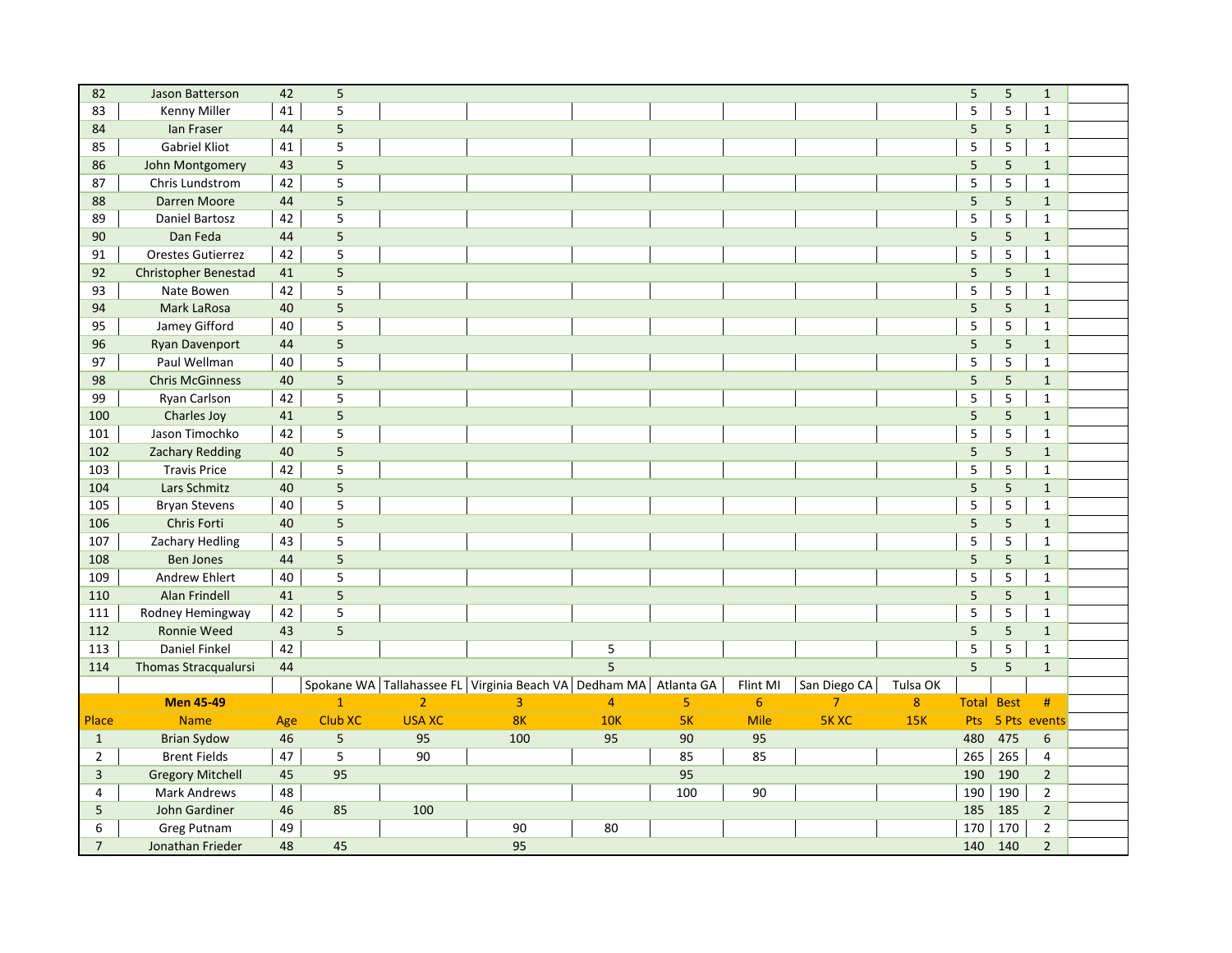| 8  | Jan Stofan              | 47 |     |    | 70 | 70  |    |     | 140 | 140 | $\overline{2}$ |  |
|----|-------------------------|----|-----|----|----|-----|----|-----|-----|-----|----------------|--|
| 9  | <b>Andrew Reed</b>      | 47 |     |    | 55 | 60  |    |     | 115 | 115 | $\overline{2}$ |  |
| 10 | <b>Edward Parrot</b>    | 48 |     | 65 |    | 45  |    |     | 110 | 110 | $\overline{2}$ |  |
| 11 | John Howell             | 45 | 100 |    |    |     |    |     | 100 | 100 | $\mathbf{1}$   |  |
| 12 | <b>Kevin Castille</b>   | 47 |     |    |    | 100 |    |     | 100 | 100 | $\mathbf{1}$   |  |
| 13 | <b>Michael Madsen</b>   | 46 |     |    |    |     |    | 100 | 100 | 100 | $\mathbf{1}$   |  |
| 14 | <b>Chris Georgules</b>  | 45 | 5   |    |    | 90  |    |     | 95  | 95  | $\overline{2}$ |  |
| 15 | Jaime Heilpern          | 48 | 90  |    |    |     |    |     | 90  | 90  | $\mathbf{1}$   |  |
| 16 | Shanon Winkelman        | 48 | 5   | 85 |    |     |    |     | 90  | 90  | $\overline{2}$ |  |
| 17 | <b>Derek Fenton</b>     | 48 |     |    | 85 |     |    |     | 85  | 85  | $\mathbf{1}$   |  |
| 18 | Donal O'Sullivan        | 45 |     |    |    | 85  |    |     | 85  | 85  | $\mathbf{1}$   |  |
| 19 | <b>Todd Rose</b>        | 45 | 80  |    |    |     |    |     | 80  | 80  | $\mathbf{1}$   |  |
| 20 | John Westrick           | 48 |     | 80 |    |     |    |     | 80  | 80  | $\mathbf{1}$   |  |
| 21 | Keith Schumann          | 48 |     |    | 80 |     |    |     | 80  | 80  | $\mathbf{1}$   |  |
| 22 | Aaron Linz              | 46 |     |    |    |     | 80 |     | 80  | 80  | $\mathbf{1}$   |  |
| 23 | Chris White             | 45 |     |    |    |     |    | 80  | 80  | 80  | $\mathbf{1}$   |  |
| 24 | Orin Schumacher         | 45 | 75  |    |    |     |    |     | 75  | 75  | $\mathbf{1}$   |  |
| 25 | <b>Steve Wilcox</b>     | 48 |     | 75 |    |     |    |     | 75  | 75  | $1\,$          |  |
| 26 | Volker Burkowski        | 47 |     |    | 75 |     |    |     | 75  | 75  | $\mathbf{1}$   |  |
| 27 | <b>Brian Murray</b>     | 46 |     |    |    | 75  |    |     | 75  | 75  | $\mathbf{1}$   |  |
| 28 | <b>Thomas Carroll</b>   | 46 |     |    |    |     | 75 |     | 75  | 75  | $\mathbf{1}$   |  |
| 29 | <b>Derek Bork</b>       | 48 |     |    |    |     |    | 75  | 75  | 75  | $\mathbf{1}$   |  |
| 30 | Alan Black              | 45 | 70  |    |    |     |    |     | 70  | 70  | $\mathbf{1}$   |  |
| 31 | Van Dick                | 49 |     | 70 |    |     |    |     | 70  | 70  | $\mathbf{1}$   |  |
| 32 | <b>Steve Bell</b>       | 47 |     |    |    |     | 70 |     | 70  | 70  | $\mathbf{1}$   |  |
| 33 | <b>Bernard Henry</b>    | 49 |     |    |    |     |    | 70  | 70  | 70  | $\mathbf{1}$   |  |
| 34 | Michael Bresson         | 47 | 65  |    |    |     |    |     | 65  | 65  | $\mathbf{1}$   |  |
| 35 | <b>Matthew Cutrona</b>  | 49 |     |    |    |     | 65 |     | 65  | 65  | $\mathbf{1}$   |  |
| 36 | Julian Marsh            | 45 | 60  |    |    |     |    |     | 60  | 60  | $\mathbf{1}$   |  |
| 37 | Robert Skorupski        | 46 |     |    | 60 |     |    |     | 60  | 60  | $\mathbf{1}$   |  |
| 38 | Shawn Conway            | 48 | 5   |    |    | 55  |    |     | 60  | 60  | $\overline{2}$ |  |
| 39 | Douglas McLaughlin      | 49 |     |    |    |     | 60 |     | 60  | 60  | $\mathbf{1}$   |  |
| 40 | Christopher Magill      | 45 | 55  |    |    |     |    |     | 55  | 55  | $\mathbf{1}$   |  |
| 41 | David Henry             | 49 |     |    |    |     | 55 |     | 55  | 55  | $\mathbf{1}$   |  |
| 42 | Ahrlin Bauman           | 45 | 50  |    |    |     |    |     | 50  | 50  | $\mathbf{1}$   |  |
| 43 | David Lockard           | 49 |     |    | 50 |     |    |     | 50  | 50  | $\mathbf{1}$   |  |
| 44 | Andrew Bucci            | 46 |     |    |    | 50  |    |     | 50  | 50  | $\mathbf{1}$   |  |
| 45 | <b>Mohamed Ali</b>      | 49 |     |    |    |     | 50 |     | 50  | 50  | $\mathbf{1}$   |  |
| 46 | Timothy McQueen         | 47 |     |    | 45 |     |    |     | 45  | 45  | $\mathbf 1$    |  |
| 47 | <b>Torrey Lindbo</b>    | 46 | 40  |    |    |     |    |     | 40  | 40  | $\mathbf{1}$   |  |
| 48 | Robert Irwin            | 46 |     |    | 40 |     |    |     | 40  | 40  | $\mathbf{1}$   |  |
| 49 | <b>Manolis Liodakis</b> | 46 |     |    |    | 40  |    |     | 40  | 40  | $1\,$          |  |
| 50 | Ulrich Steidl           | 46 | 35  |    |    |     |    |     | 35  | 35  | $\mathbf{1}$   |  |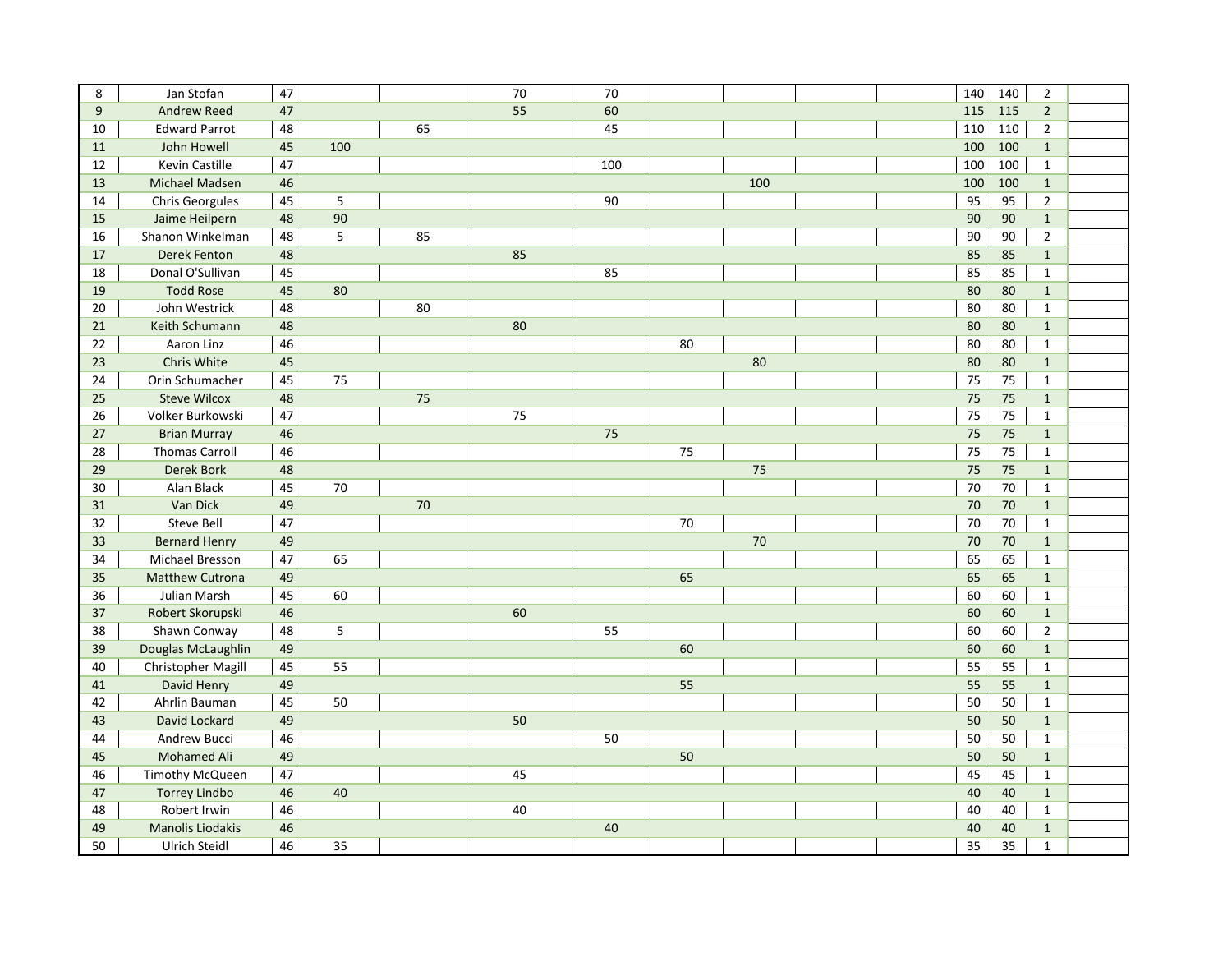| 51     | <b>Paul McCormick</b>   | 49 |                | $\overline{35}$ | 35             | 35             | $\mathbf 1$  |  |
|--------|-------------------------|----|----------------|-----------------|----------------|----------------|--------------|--|
| 52     | Mark Capparella         | 49 |                | 35              | 35             | 35             | $\mathbf 1$  |  |
| 53     | Thomas McGlynn          | 46 | 30             |                 | 30             | 30             | $\mathbf 1$  |  |
| 54     | Charles Crocker         | 45 |                | 30              | 30             | 30             | $\mathbf{1}$ |  |
| 55     | Nicholas Bowden         | 47 | 25             |                 | 25             | 25             | $\mathbf{1}$ |  |
| 56     | Mark Welburn            | 46 |                | 25              | 25             | 25             | $\mathbf{1}$ |  |
| 57     | <b>Thomas Bache</b>     | 46 | 20             |                 | 20             | 20             | $\mathbf{1}$ |  |
| 58     | Matthew Liptak          | 49 |                | 20              | 20             | 20             | $\mathbf{1}$ |  |
| 59     | <b>Craig Magness</b>    | 46 | 15             |                 | 15             | 15             | $\mathbf{1}$ |  |
| 60     | <b>Eric Shafer</b>      | 49 | 10             |                 | 10             | 10             | $\mathbf{1}$ |  |
| 61     | Jonah Backstrom         | 45 | $\mathsf S$    |                 | 5              | 5              | $\mathbf{1}$ |  |
| 62     | <b>Edward Randolph</b>  | 49 | 5              |                 | 5              | 5              | $\mathbf{1}$ |  |
| 63     | <b>Charles Mullane</b>  | 49 | 5              |                 | 5              | $\overline{5}$ | $\mathbf{1}$ |  |
| 64     | <b>Elliott Frieder</b>  | 48 | 5              |                 | 5              | $\sqrt{5}$     | $\mathbf{1}$ |  |
| 65     | <b>Matt Seeley</b>      | 48 | $\overline{5}$ |                 | $\sqrt{5}$     | $\sqrt{5}$     | $\mathbf{1}$ |  |
| 66     | Brett Bernacchi         | 46 | 5              |                 | 5              | $\overline{5}$ | $\mathbf{1}$ |  |
| 67     | <b>Ed Brooks</b>        | 47 | 5              |                 | 5              | $\overline{5}$ | $\mathbf{1}$ |  |
| 68     | Shawn Crockett          | 49 | 5              |                 | 5              | $\sqrt{5}$     | $\mathbf{1}$ |  |
| 69     | <b>Michael Thomas</b>   | 49 | 5              |                 | 5              | 5              | $\mathbf{1}$ |  |
| 70     | Allen Baddour           | 47 | 5              |                 | 5              | $\sqrt{5}$     | $\mathbf{1}$ |  |
| 71     | John Markell            | 45 | 5              |                 | 5              | $5\phantom{a}$ | $\mathbf{1}$ |  |
| 72     | Steve Kirschke          | 47 | 5              |                 | 5              | $\sqrt{5}$     | $\mathbf{1}$ |  |
| $73\,$ | Michael Joh Stanley     | 47 | 5              |                 | 5              | 5              | $\mathbf{1}$ |  |
| 74     | Mario Cadete            | 46 | 5              |                 | 5              | 5              | $\mathbf 1$  |  |
| 75     | James Callaghan         | 49 | 5              |                 | $\overline{5}$ | $5\phantom{a}$ | $\mathbf{1}$ |  |
| 76     | <b>Todd Poremba</b>     | 49 | 5              |                 | 5              | $\sqrt{5}$     | $\mathbf{1}$ |  |
| 77     | John Reich              | 49 | 5              |                 | 5              | 5              | $\mathbf{1}$ |  |
| 78     | David McCulloch         | 48 | 5              |                 | 5              | $\sqrt{5}$     | $\mathbf{1}$ |  |
| 79     | Jeff Turner             | 46 | 5              |                 | 5              | $5\phantom{.}$ | $\mathbf{1}$ |  |
| 80     | <b>Ben Sauvage</b>      | 49 | 5              |                 | 5              | $\mathsf S$    | $\mathbf{1}$ |  |
| 81     | Mark Donahue            | 47 | 5              |                 | $\sqrt{5}$     | 5              | $\mathbf{1}$ |  |
| 82     | Michael McGrane         | 48 | $\mathsf S$    |                 | 5              | $\sqrt{5}$     | $\mathbf{1}$ |  |
| 83     | <b>Corey Brantley</b>   | 46 | $\overline{5}$ |                 | $\sqrt{5}$     | 5              | $\mathbf{1}$ |  |
| 84     | <b>Beau Seegmiller</b>  | 48 | 5              |                 | 5              | $\sqrt{5}$     | $\mathbf{1}$ |  |
| 85     | <b>Andrew Chan</b>      | 47 | 5              |                 | 5              | 5              | $\mathbf{1}$ |  |
| 86     | Zachary Ames            | 47 | 5              |                 | 5              | 5              | $\mathbf{1}$ |  |
| 87     | Denis Glenn             | 48 | 5              |                 | $\overline{5}$ | $5\phantom{a}$ | $\mathbf{1}$ |  |
| 88     | Christopher Rinaldi     | 49 | 5              |                 | $\overline{5}$ | $\overline{5}$ | $\mathbf{1}$ |  |
| 89     | <b>Gregory Coughlan</b> | 49 | 5              |                 | 5              | $\overline{5}$ | $\mathbf{1}$ |  |
| 90     | William Wheeler         | 49 | 5              |                 | 5              | $\overline{5}$ | $\mathbf{1}$ |  |
| 91     | <b>Carl Anstrom</b>     | 45 | $\overline{5}$ |                 | 5              | $\sqrt{5}$     | $\mathbf{1}$ |  |
| 92     | <b>Aric Trantum</b>     | 47 | 5              |                 | 5              | $\sqrt{5}$     | $\mathbf 1$  |  |
| 93     | <b>Curt Casazza</b>     | 47 | 5              |                 | 5              | 5              | $\mathbf 1$  |  |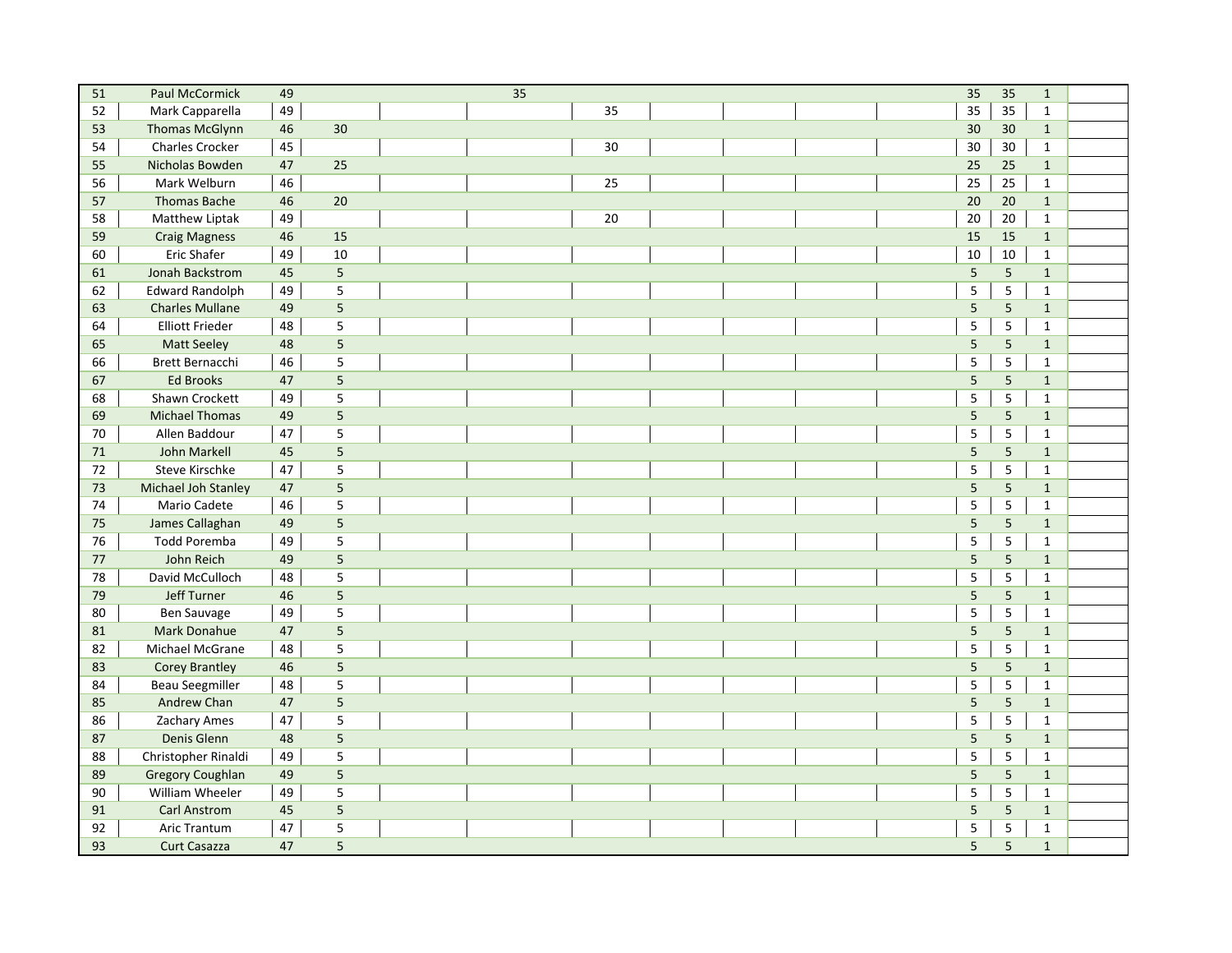| 94             | Jack Brodhead             | 49  | 5              |                |                                                                  |                |                |             |                |          | 5                 | 5   | $\mathbf{1}$            |  |
|----------------|---------------------------|-----|----------------|----------------|------------------------------------------------------------------|----------------|----------------|-------------|----------------|----------|-------------------|-----|-------------------------|--|
| 95             | <b>Mathieu DesJardins</b> | 48  | 5              |                |                                                                  |                |                |             |                |          | 5                 | 5   | $\mathbf{1}$            |  |
| 96             | <b>Ted Chauvin</b>        | 45  | 5              |                |                                                                  |                |                |             |                |          | 5                 | 5   | $\mathbf{1}$            |  |
| 97             | Joshua Sundt              | 46  | 5              |                |                                                                  |                |                |             |                |          | 5                 | 5   | $\mathbf{1}$            |  |
| 98             | Dave Durand               | 48  | 5              |                |                                                                  |                |                |             |                |          | 5                 | 5   | $\mathbf{1}$            |  |
| 99             | Erik Heimann              | 46  | $\overline{5}$ |                |                                                                  |                |                |             |                |          | 5                 | 5   | $\mathbf{1}$            |  |
| 100            | Ken Sandberg              | 49  | 5              |                |                                                                  |                |                |             |                |          | 5                 | 5   | $\mathbf{1}$            |  |
|                |                           |     |                |                | Spokane WA Tallahassee FL Virginia Beach VA Dedham MA Atlanta GA |                |                | Flint MI    | San Diego CA   | Tulsa OK |                   |     |                         |  |
|                | <b>Men 50-54</b>          |     | $\overline{1}$ | $\overline{2}$ | $\overline{3}$                                                   | $\overline{4}$ | 5 <sup>1</sup> | 6           | $\overline{7}$ | 8        | <b>Total Best</b> |     | #                       |  |
| Place          | <b>Name</b>               | Age | Club XC        | <b>USA XC</b>  | 8 <sub>K</sub>                                                   | 10K            | 5K             | <b>Mile</b> | <b>5K XC</b>   | 15K      | Pts               |     | 5 Pts events            |  |
| $\mathbf{1}$   | Kent Lemme                | 52  | 50             | 95             | 100                                                              | 85             | 60             | 70          |                |          | 460               | 410 | 6                       |  |
| $\overline{2}$ | <b>Mike Nier</b>          | 54  | 15             | 80             | 90                                                               | 80             |                | 75          |                |          | 340               | 340 | 5                       |  |
| 3              | Jeff Conston              | 51  |                | 45             | 65                                                               | 55             | 70             | 90          |                |          | 325               | 325 | 5                       |  |
| 4              | <b>Michael Slinskey</b>   | 50  |                |                | 65                                                               | 65             | 85             | 35          |                |          | 250               | 250 | $\overline{4}$          |  |
| 5              | Andy Gardiner             | 53  | 95             |                |                                                                  | 100            |                |             |                |          | 195               | 195 | $\overline{2}$          |  |
| 6              | Tim Van Orden             | 51  |                |                |                                                                  | 95             |                | 100         |                |          | 195               | 195 | $\overline{2}$          |  |
| $\overline{7}$ | Christian Cushing-Murray  | 51  | 80             | 100            |                                                                  |                |                |             |                |          | 180               | 180 | $\overline{2}$          |  |
| 8              | Joe Shairs                | 50  |                |                | 85                                                               | 90             |                |             |                |          | 175               | 175 | $\overline{2}$          |  |
| 9              | Francis Burdett           | 54  | 5              |                | 60                                                               | 65             | 40             |             |                |          | 170               | 170 | 4                       |  |
| 10             | Mark Hixson               | 54  | 65             |                |                                                                  |                | 95             |             |                |          | 160               | 160 | $\overline{2}$          |  |
| 11             | Ken Ginsburg              | 50  |                |                | 70                                                               | 60             |                | 30          |                |          | 160               | 160 | 3                       |  |
| 12             | <b>Dale Flanders</b>      | 54  | 5              | 60             |                                                                  |                | 45             | 45          |                |          | 155               | 155 | $\overline{4}$          |  |
| 13             | <b>Brad Slavens</b>       | 50  | 5              |                | 50                                                               |                | 80             |             |                |          | 135               | 135 | 3                       |  |
| 14             | Alejandro Heuck           | 54  | 5              |                |                                                                  | 45             |                | 85          |                |          | 135               | 135 | $\overline{\mathbf{3}}$ |  |
| 15             | Dean Thompson             | 53  | 35             | 90             |                                                                  |                |                |             |                |          | 125               | 125 | $\overline{2}$          |  |
| 16             | Peter Kotchen             | 50  | 5              | 55             |                                                                  |                | 65             |             |                |          | 125               | 125 | 3                       |  |
| 17             | John Hogan                | 53  |                |                | 80                                                               |                | 30             |             |                |          | 110               | 110 | $\overline{2}$          |  |
| 18             | <b>Scott Grandfield</b>   | 54  |                |                |                                                                  | 50             |                | 55          |                |          | 105               | 105 | $\overline{2}$          |  |
| 19             | Peter Hammer              | 52  | 100            |                |                                                                  |                |                |             |                |          | 100               | 100 | $\mathbf{1}$            |  |
| 20             | <b>Tim Meigs</b>          | 52  |                |                |                                                                  |                | 100            |             |                |          | 100               | 100 | $\mathbf{1}$            |  |
| 21             | Doug Mock                 | 51  |                |                | 95                                                               |                |                |             |                |          | 95                | 95  | $\mathbf{1}$            |  |
| 22             | <b>Todd Straka</b>        | 52  |                |                |                                                                  |                |                | 95          |                |          | 95                | 95  | $\mathbf{1}$            |  |
| 23             | Carl Combs                | 53  | 90             |                |                                                                  |                |                |             |                |          | 90                | 90  | $\mathbf{1}$            |  |
| 24             | <b>Matthew Farley</b>     | 51  | 5              | 85             |                                                                  |                |                |             |                |          | 90                | 90  | $\overline{2}$          |  |
| 25             | Joseph Hegge              | 50  |                |                |                                                                  |                | 90             |             |                |          | 90                | 90  | $\mathbf{1}$            |  |
| 26             | <b>Michael Nahom</b>      | 51  | 85             |                |                                                                  |                |                |             |                |          | 85                | 85  | $\mathbf{1}$            |  |
| 27             | Michael Strickland        | 52  |                |                |                                                                  |                | 35             | 50          |                |          | 85                | 85  | $\overline{2}$          |  |
| 28             | Landen Summay             | 53  |                |                |                                                                  |                |                | 80          |                |          | 80                | 80  | $\mathbf{1}$            |  |
| 29             | Eric Stabb                | 50  | 75             |                |                                                                  |                |                |             |                |          | 75                | 75  | $\mathbf{1}$            |  |
| 30             | <b>Robert Arsenault</b>   | 53  |                | 75             |                                                                  |                |                |             |                |          | 75                | 75  | $\mathbf{1}$            |  |
| 31             | <b>Colin Munsey</b>       | 53  |                |                | 75                                                               |                |                |             |                |          | 75                | 75  | $\mathbf{1}$            |  |
| 32             | Jason Cakouros            | 53  |                |                |                                                                  | 75             |                |             |                |          | 75                | 75  | $\mathbf{1}$            |  |
| 33             | Daniel Cole               | 51  |                |                |                                                                  |                | 75             |             |                |          | 75                | 75  | $\mathbf{1}$            |  |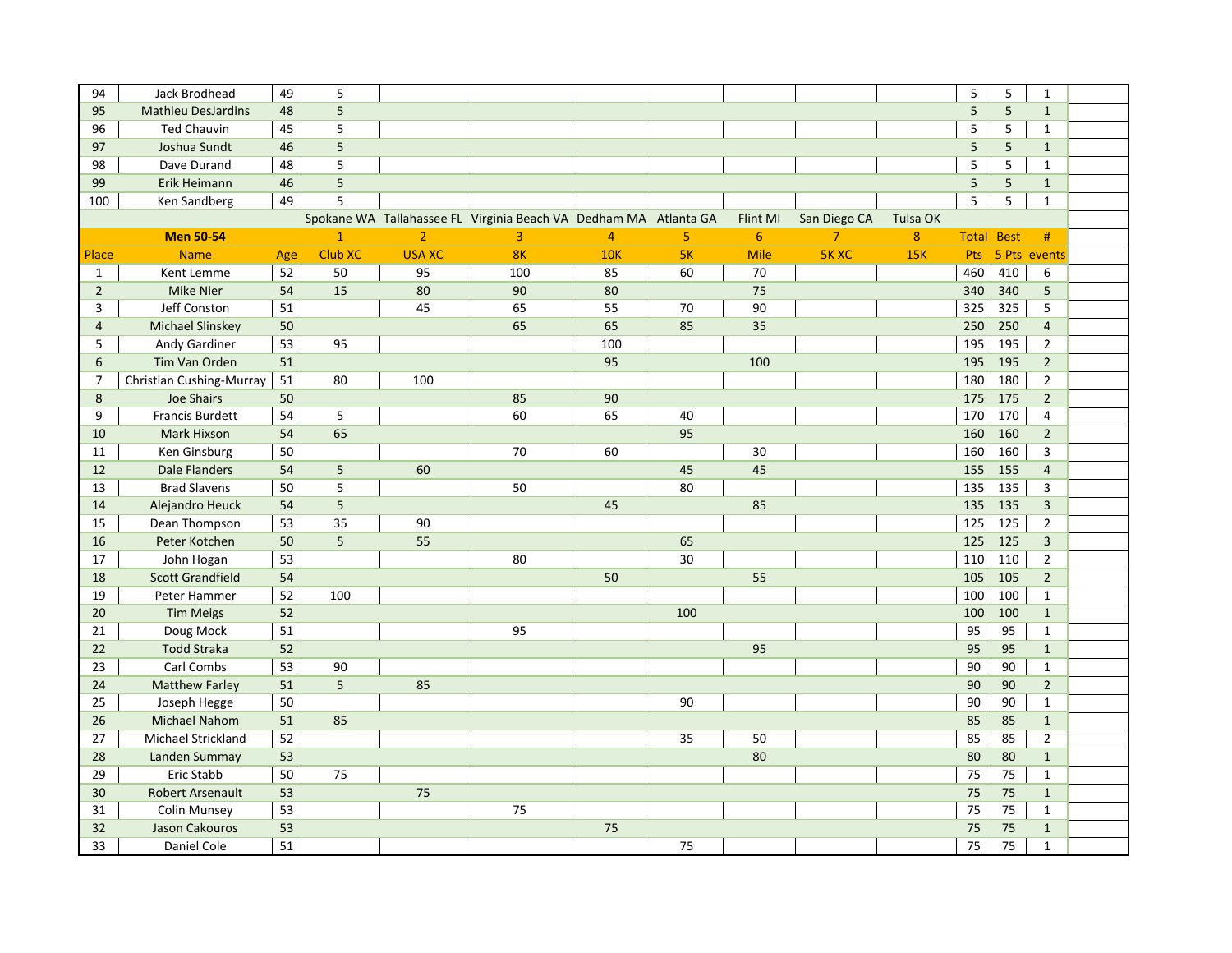| 34 | Eric Hartmann            | 50 | 70             |    |    |    |             |    | 70     | 70              | $\mathbf{1}$   |  |
|----|--------------------------|----|----------------|----|----|----|-------------|----|--------|-----------------|----------------|--|
| 35 | <b>Michael Connors</b>   | 51 |                | 70 |    |    |             |    | 70     | 70              | $\mathbf{1}$   |  |
| 36 | <b>Andrew Bodley</b>     | 52 |                |    |    | 70 |             |    | 70     | 70              | $\mathbf{1}$   |  |
| 37 | Eric Anish               | 50 |                | 65 |    |    |             |    | 65     | 65              | $\mathbf{1}$   |  |
| 38 | John McMahon             | 53 |                |    |    |    |             | 65 | 65     | 65              | $\mathbf{1}$   |  |
| 39 | Eric Williams            | 54 | 60             |    |    |    |             |    | 60     | 60              | $\mathbf{1}$   |  |
| 40 | <b>Harold Porcher</b>    | 54 |                |    | 55 |    | $\mathsf S$ |    | 60     | 60              | $\overline{2}$ |  |
| 41 | Richard Osifchin         | 54 | 5              |    |    |    | 55          |    | 60     | 60              | $\overline{2}$ |  |
| 42 | <b>Ben Bailey</b>        | 54 |                | 35 |    |    |             | 25 | 60     | 60              | $\overline{2}$ |  |
| 43 | Scot Ursum               | 51 |                |    |    |    |             | 60 | 60     | 60              | $\mathbf{1}$   |  |
| 44 | <b>William Lindell</b>   | 51 | 55             |    |    |    |             |    | 55     | 55              | $\mathbf{1}$   |  |
| 45 | Ryan Shrum               | 51 | 5              | 50 |    |    |             |    | 55     | 55              | $\overline{2}$ |  |
| 46 | Jeff Haushalter          | 52 |                | 40 |    |    | 10          |    | 50     | 50              | $\overline{2}$ |  |
| 47 | Joe Livorsi              | 51 |                |    |    |    | 50          |    | 50     | 50              | $\mathbf{1}$   |  |
| 48 | <b>Frederick Herr</b>    | 52 | 45             |    |    |    |             |    | 45     | 45              | $\mathbf{1}$   |  |
| 49 | Paul Pelletier           | 53 |                |    | 45 |    |             |    | 45     | 45              | $\mathbf{1}$   |  |
| 50 | <b>Craig Godwin</b>      | 51 | 40             |    |    |    |             |    | 40     | 40              | $\mathbf{1}$   |  |
| 51 | <b>Brian Hill</b>        | 52 |                |    | 40 |    |             |    | 40     | 40              | $\mathbf{1}$   |  |
| 52 | <b>Bill Newsham</b>      | 54 |                | 30 |    | 10 |             |    | 40     | 40              | $\overline{2}$ |  |
| 53 | John Stadtlander         | 53 |                |    |    | 40 |             |    | 40     | 40              | $\mathbf{1}$   |  |
| 54 | Stephen Ruchlin          | 51 |                |    |    |    |             | 40 | 40     | 40              | $\mathbf 1$    |  |
| 55 | Michael Hulett           | 52 |                |    | 35 |    |             |    | 35     | 35              | $\mathbf{1}$   |  |
| 56 | <b>Christopher Smith</b> | 53 |                |    |    | 35 |             |    | 35     | 35              | $\mathbf 1$    |  |
| 57 | Matthew Waite            | 50 | 30             |    |    |    |             |    | 30     | 30              | $\mathbf{1}$   |  |
| 58 | <b>Gregory Dawson</b>    | 53 |                |    | 30 |    |             |    | 30     | 30              | $\mathbf{1}$   |  |
| 59 | Robert Landry            | 50 |                |    |    | 30 |             |    | 30     | 30              | $\mathbf{1}$   |  |
| 60 | <b>Tony Gerbino</b>      | 54 | 25             |    |    |    |             |    | 25     | 25              | $\mathbf{1}$   |  |
| 61 | David Alder              | 54 |                | 25 |    |    |             |    | 25     | 25              | $\mathbf{1}$   |  |
| 62 | Peter Fratini            | 54 |                |    |    | 25 |             |    | 25     | 25              | $\mathbf{1}$   |  |
| 63 | Chip Owens               | 52 |                |    |    |    | 25          |    | 25     | 25              | $\mathbf{1}$   |  |
| 64 | <b>Gary Blanco</b>       | 51 | 20             |    |    |    |             |    | 20     | 20              | $\mathbf{1}$   |  |
| 65 | <b>Brian Bragg</b>       | 52 |                |    |    | 20 |             |    | $20\,$ | 20              | $\mathbf{1}$   |  |
| 66 | David Waid               | 51 |                |    |    |    | 20          |    | 20     | 20              | $\mathbf{1}$   |  |
| 67 | Matt Bach                | 50 |                |    |    |    |             | 20 | 20     | 20              | $\mathbf{1}$   |  |
| 68 | <b>Timothy Hoff</b>      | 53 |                |    |    | 15 |             |    | 15     | 15              | $\mathbf{1}$   |  |
| 69 | Fred Weir                | 52 |                |    |    |    | 15          |    | 15     | 15              | $\mathbf{1}$   |  |
| 70 | Dan Franek               | 53 | 10             |    |    |    |             |    | 10     | 10              | $\mathbf{1}$   |  |
| 71 | Lance Logan              | 54 | 5              |    |    |    |             |    | 5      | $\sqrt{5}$      | $\mathbf{1}$   |  |
| 72 | <b>Anthony McGrath</b>   | 51 | $\overline{5}$ |    |    |    |             |    | 5      | $5\phantom{.0}$ | $\mathbf{1}$   |  |
| 73 | Gary Gellin              | 50 | 5              |    |    |    |             |    | 5      | $\sqrt{5}$      | $\mathbf{1}$   |  |
| 74 | <b>Wesley Sealand</b>    | 54 | 5              |    |    |    |             |    | 5      | $\sqrt{5}$      | $\mathbf 1$    |  |
| 75 | Robert Economy           | 54 | 5              |    |    |    |             |    | 5      | $\sqrt{5}$      | $\mathbf{1}$   |  |
| 76 | Paul Kramer              | 50 | 5              |    |    |    |             |    | 5      | $\sqrt{5}$      | $\mathbf{1}$   |  |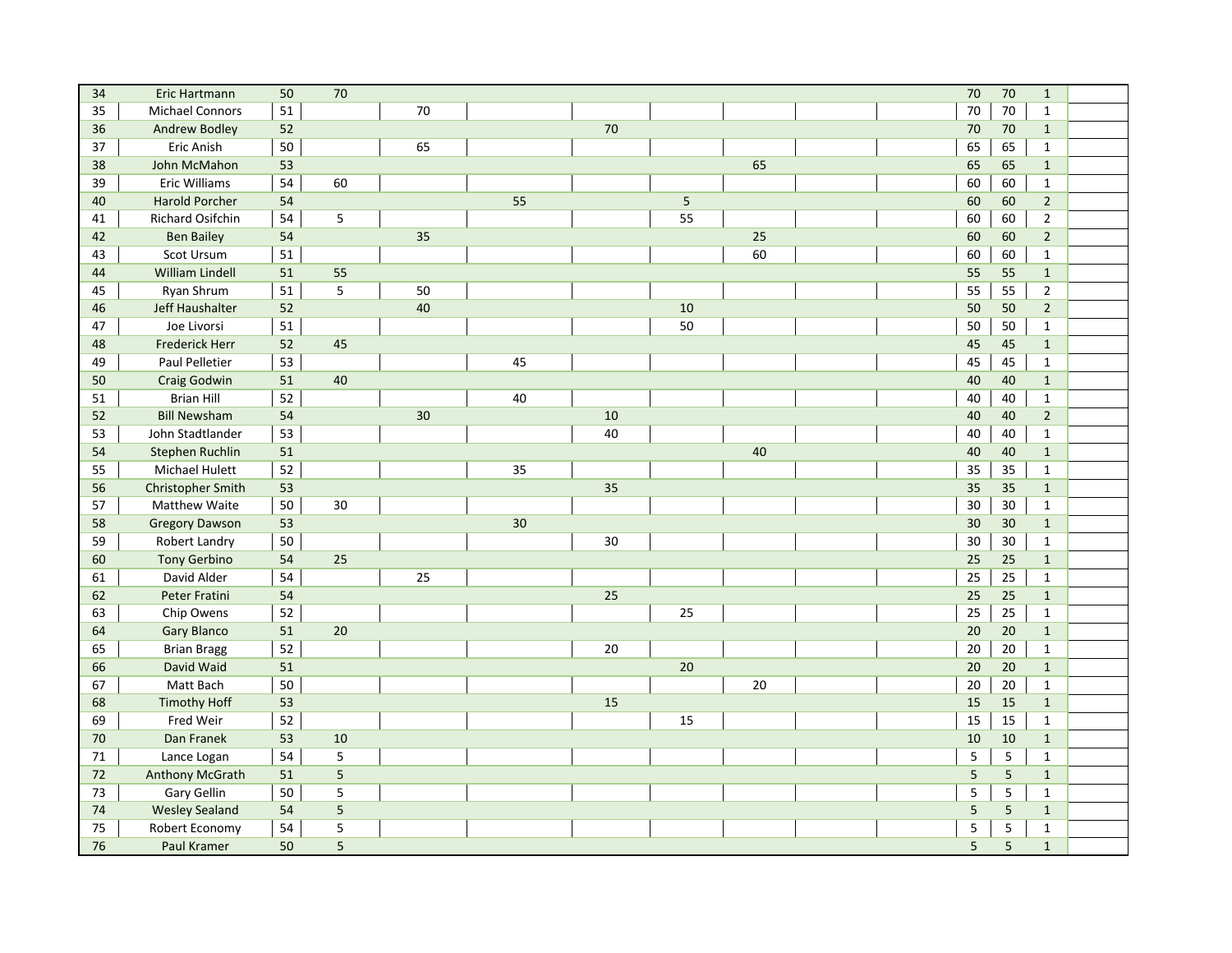| 77  | Thomas Schumann        | 53 | 5                       |   |  | 5              | $\sf 5$         | $\mathbf{1}$ |  |
|-----|------------------------|----|-------------------------|---|--|----------------|-----------------|--------------|--|
| 78  | Erich Ackermann        | 50 | $\overline{\mathbf{5}}$ |   |  | 5              | $\overline{5}$  | $\mathbf{1}$ |  |
| 79  | <b>Bill Brist</b>      | 54 | 5                       |   |  | 5              | $\sqrt{5}$      | $\mathbf{1}$ |  |
| 80  | Acy Roff               | 54 | 5                       |   |  | 5              | $\overline{5}$  | $\mathbf{1}$ |  |
| 81  | <b>Michael Fadling</b> | 50 | 5                       |   |  | 5              | $\overline{5}$  | $\mathbf{1}$ |  |
| 82  | <b>Carl Winter</b>     | 52 | $\overline{5}$          |   |  | $\overline{5}$ | $\overline{5}$  | $\mathbf{1}$ |  |
| 83  | Ricardo Maldonado      | 54 | 5                       |   |  | 5              | 5               | $\mathbf{1}$ |  |
| 84  | Kevin Barda            | 51 | 5                       |   |  | 5              | 5               | $\mathbf{1}$ |  |
| 85  | Douglas Cross          | 50 | 5                       |   |  | 5              | $\sqrt{5}$      | $\mathbf 1$  |  |
| 86  | Kevan Chu              | 50 | 5                       |   |  | $\overline{5}$ | $\overline{5}$  | $\mathbf 1$  |  |
| 87  | Daniel Salazar         | 53 | 5                       |   |  | 5              | $\sqrt{5}$      | $\mathbf{1}$ |  |
| 88  | <b>Roger Dix</b>       | 51 | 5                       |   |  | 5              | $\overline{5}$  | $\mathbf 1$  |  |
| 89  | Jim Larranaga          | 53 | 5                       |   |  | 5              | $\sqrt{5}$      | $\mathbf{1}$ |  |
| 90  | Sid Sullivan           | 52 | 5                       |   |  | 5              | $5\phantom{.}$  | $\mathbf{1}$ |  |
| 91  | Joe Van De Water       | 51 | 5                       |   |  | 5              | $\sqrt{5}$      | $\mathbf{1}$ |  |
| 92  | Ron Lombardi           | 54 | $\sqrt{5}$              |   |  | $\sqrt{5}$     | 5               | $\mathbf{1}$ |  |
| 93  | <b>Russell Fairles</b> | 51 | $\overline{\mathbf{5}}$ |   |  | 5              | $\sqrt{5}$      | $\mathbf 1$  |  |
| 94  | John Burton            | 50 | 5                       |   |  | $\overline{5}$ | 5               | $\mathbf{1}$ |  |
| 95  | <b>Steven Heaps</b>    | 54 | $\mathsf S$             |   |  | $\mathsf S$    | $\sqrt{5}$      | $\mathbf{1}$ |  |
| 96  | Sean Messiter          | 52 | $\overline{5}$          |   |  | 5              | $\overline{5}$  | $\mathbf{1}$ |  |
| 97  | <b>Greg Hales</b>      | 52 | 5                       |   |  | 5              | $\sqrt{5}$      | $\mathbf{1}$ |  |
| 98  | John Leo               | 54 | 5                       |   |  | 5              | $5\phantom{a}$  | $\mathbf{1}$ |  |
| 99  | <b>Blake Sacha</b>     | 53 | 5                       |   |  | 5              | $\sqrt{5}$      | $\mathbf{1}$ |  |
| 100 | <b>Bill Fitzner</b>    | 53 | $\overline{5}$          |   |  | 5              | $\sqrt{5}$      | $\mathbf{1}$ |  |
| 101 | <b>Randall Conner</b>  | 50 | $\mathsf S$             |   |  | 5              | $\sqrt{5}$      | $\mathbf{1}$ |  |
| 102 | Jerry Flanagan         | 53 | 5                       |   |  | 5              | $\overline{5}$  | $\mathbf{1}$ |  |
| 103 | <b>Paul Miller</b>     | 54 | 5                       |   |  | $\overline{5}$ | $\overline{5}$  | $\mathbf 1$  |  |
| 104 | John Johnson           | 50 | 5                       |   |  | 5              | $\overline{5}$  | $\mathbf{1}$ |  |
| 105 | <b>Martin Tomasi</b>   | 50 | 5                       |   |  | 5              | 5               | $\mathbf{1}$ |  |
| 106 | <b>Thomas Fuchs</b>    | 53 | 5                       |   |  | 5              | $5\phantom{a}$  | $\mathbf 1$  |  |
| 107 | Jeffrey Brandt         | 54 | 5                       |   |  | 5              | $\overline{5}$  | $\mathbf{1}$ |  |
| 108 | <b>Mario Balcom</b>    | 53 | 5                       |   |  | 5              | $5\phantom{.0}$ | $\mathbf{1}$ |  |
| 109 | Jacob Michaels         | 51 | 5                       |   |  | 5              | $\sqrt{5}$      | $\mathbf{1}$ |  |
| 110 | Jon Hoerlein           | 51 | 5                       |   |  | 5              | $\sqrt{5}$      | $\mathbf{1}$ |  |
| 111 | Michael Lauffer        | 53 | 5                       |   |  | 5              | $\overline{5}$  | $\mathbf{1}$ |  |
| 112 | <b>Bryan Wallbank</b>  | 50 | 5                       |   |  | 5              | $\overline{5}$  | $\mathbf{1}$ |  |
| 113 | Dave Ross              | 51 | 5                       |   |  | 5              | $\sf 5$         | $\mathbf{1}$ |  |
| 114 | Sean Stevenson         | 53 | 5                       |   |  | 5              | $5\phantom{.0}$ | $\mathbf{1}$ |  |
| 115 | Charles Simpson        | 50 | 5                       |   |  | 5              | 5               | $\mathbf{1}$ |  |
| 116 | Jorge Castro           | 50 | 5                       |   |  | 5              | $5\phantom{.0}$ | $\mathbf{1}$ |  |
| 117 | Anthony Landry         | 51 |                         | 5 |  | 5              | 5               | $\mathbf{1}$ |  |
| 118 | Joe Ciavattone         | 53 |                         | 5 |  | 5              | $5\phantom{a}$  | $\mathbf{1}$ |  |
| 119 | Kevin Grant            | 53 |                         | 5 |  | 5              | 5               | $\mathbf{1}$ |  |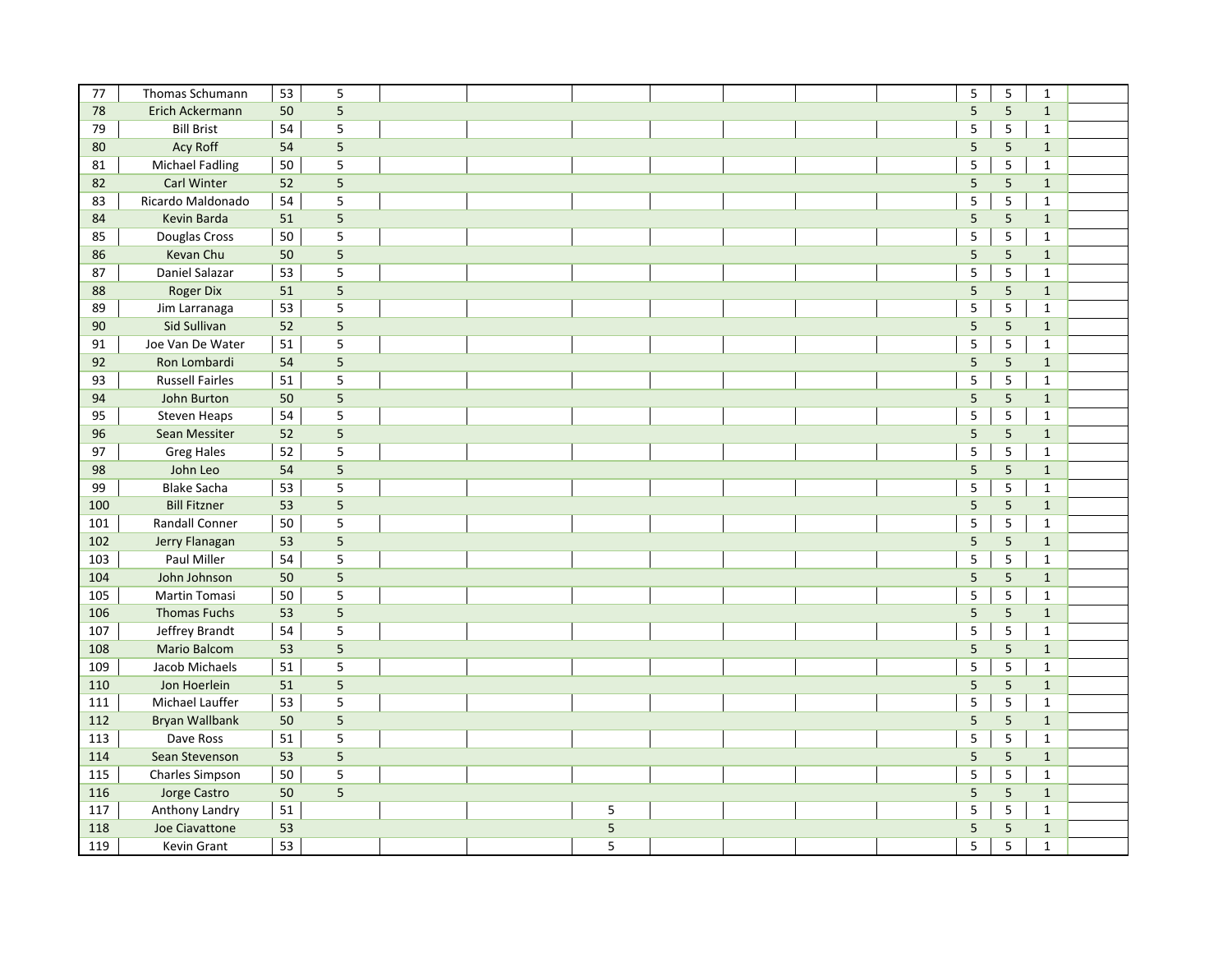| 120            | <b>Charles Starrett</b>  | 51  |                |                |                                                                  |                | 5   |                |                |            | 5                 | $\overline{5}$ | $\mathbf{1}$     |  |
|----------------|--------------------------|-----|----------------|----------------|------------------------------------------------------------------|----------------|-----|----------------|----------------|------------|-------------------|----------------|------------------|--|
| 121            | Jaime Quinones           | 51  |                |                |                                                                  |                | 5   |                |                |            | 5                 | 5              | $\mathbf{1}$     |  |
|                |                          |     |                |                | Spokane WA Tallahassee FL Virginia Beach VA Dedham MA Atlanta GA |                |     | Flint MI       | San Diego CA   | Tulsa OK   |                   |                |                  |  |
|                | <b>Men 55-59</b>         |     | $\mathbf{1}$   | $\overline{2}$ | 3                                                                | $\overline{4}$ | 5   | $6\phantom{1}$ | $\overline{7}$ | 8          | <b>Total Best</b> |                | #                |  |
| Place          | <b>Name</b>              | Age | <b>Club XC</b> | <b>USA XC</b>  | 8K                                                               | <b>10K</b>     | 5K  | <b>Mile</b>    | <b>5K XC</b>   | <b>15K</b> |                   |                | Pts 5 Pts events |  |
| $\mathbf{1}$   | Nat Larson               | 57  | 100            | 100            | 100                                                              |                | 100 | 95             |                |            | 495               | 495            | 5                |  |
| $\overline{2}$ | Mark Zamek               | 56  | 90             |                |                                                                  |                | 95  | 100            |                |            | 285               | 285            | 3                |  |
| 3              | Lester Dragstedt         | 57  |                | 60             | 85                                                               |                | 70  | 55             |                |            | 270               | 270            | $\overline{4}$   |  |
| $\overline{4}$ | <b>Gary Droze</b>        | 58  |                | 85             | 95                                                               |                | 85  |                |                |            | 265               | 265            | $\overline{3}$   |  |
| 5              | Alan Evans               | 56  | 85             |                |                                                                  | 100            |     | 70             |                |            | 255               | 255            | 3                |  |
| 6              | <b>Gregory Oshust</b>    | 56  |                | 70             |                                                                  | 75             | 80  |                |                |            | 225               | 225            | 3                |  |
| $\overline{7}$ | John Van Kerkhove        | 57  | 5              | 45             | 80                                                               | 45             |     |                |                |            | 175               | 175            | $\overline{4}$   |  |
| 8              | Mike Blackmore           | 57  | 70             | 95             |                                                                  |                |     |                |                |            | 165               | 165            | $2^{\circ}$      |  |
| 9              | David Bischoff           | 57  | 5              | 75             |                                                                  | 80             |     |                |                |            | 160               | 160            | 3                |  |
| 10             | Jeff Haertel             | 57  |                |                |                                                                  |                | 75  | 75             |                |            | 150               | 150            | $\overline{2}$   |  |
| 11             | Mark Reeder              | 59  | 55             |                |                                                                  | 90             |     |                |                |            | 145               | 145            | $\overline{2}$   |  |
| 12             | <b>Wayne Crandall</b>    | 56  |                |                | 75                                                               | 40             |     |                |                |            | 115               | 115            | $\overline{2}$   |  |
| 13             | John Kissane             | 59  |                | 55             |                                                                  |                | 50  |                |                |            | 105               | 105            | $\mathbf{2}$     |  |
| 14             | <b>Tony Young</b>        | 56  | 95             |                |                                                                  |                |     |                |                |            | 95                | 95             | $\mathbf{1}$     |  |
| 15             | John Sullivan            | 58  |                |                |                                                                  | 95             |     |                |                |            | 95                | 95             | $\mathbf{1}$     |  |
| 16             | <b>Theodor Schnaufer</b> | 55  | 5              |                |                                                                  | 85             |     |                |                |            | 90                | 90             | $\overline{2}$   |  |
| 17             | Mark Tatum               | 59  |                | 90             |                                                                  |                |     |                |                |            | 90                | 90             | $\mathbf{1}$     |  |
| 18             | David Matherne           | 55  |                |                |                                                                  |                | 90  |                |                |            | 90                | 90             | $\mathbf{1}$     |  |
| 19             | John Borthwick           | 55  |                |                |                                                                  |                |     | 90             |                |            | 90                | 90             | $\mathbf{1}$     |  |
| 20             | Alan Wells               | 56  |                |                |                                                                  |                |     | 85             |                |            | 85                | 85             | $\mathbf{1}$     |  |
| 21             | Scott Tucker             | 56  | 80             |                |                                                                  |                |     |                |                |            | 80                | 80             | $\mathbf{1}$     |  |
| 22             | <b>Greg Pelican</b>      | 59  |                | 80             |                                                                  |                |     |                |                |            | 80                | 80             | $\mathbf{1}$     |  |
| 23             | Mike Spencer             | 59  | 5              | 40             |                                                                  |                | 35  |                |                |            | 80                | 80             | 3                |  |
| 24             | Chuck Bridgman           | 58  |                |                |                                                                  |                |     | 80             |                |            | 80                | 80             | $\mathbf{1}$     |  |
| 25             | Stephen Bean             | 57  | 75             |                |                                                                  |                |     |                |                |            | 75                | 75             | $\mathbf{1}$     |  |
| 26             | E J Hrynowski            | 56  | 5              |                |                                                                  | 70             |     |                |                |            | 75                | 75             | $\overline{2}$   |  |
| 27             | Michael Gorriaran        | 58  | 5              | 65             |                                                                  |                |     |                |                |            | 70                | 70             | $\overline{2}$   |  |
| 28             | <b>Chris Samley</b>      | 56  |                |                | 70                                                               |                |     |                |                |            | 70                | 70             | $\mathbf{1}$     |  |
| 29             | Royce Hogue              | 55  | 65             |                |                                                                  |                |     |                |                |            | 65                | 65             | $\mathbf{1}$     |  |
| 30             | <b>Martin Gibson</b>     | 59  |                |                | 65                                                               |                |     |                |                |            | 65                | 65             | $\mathbf{1}$     |  |
| 31             | Jimmy Fallon             | 59  |                |                |                                                                  | 65             |     |                |                |            | 65                | 65             | $\mathbf{1}$     |  |
| 32             | Mark Coughlin            | 55  |                |                |                                                                  |                | 65  |                |                |            | 65                | 65             | $\mathbf{1}$     |  |
| 33             | Dave Bussard             | 59  |                |                |                                                                  |                |     | 65             |                |            | 65                | 65             | $\mathbf{1}$     |  |
| 34             | <b>Patrick Billig</b>    | 56  | 60             |                |                                                                  |                |     |                |                |            | 60                | 60             | $\mathbf{1}$     |  |
| 35             | Paul Isaac               | 55  |                |                | 60                                                               |                |     |                |                |            | 60                | 60             | $\mathbf{1}$     |  |
| 36             | Chris Kelly              | 57  |                |                |                                                                  | 60             |     |                |                |            | 60                | 60             | $\mathbf{1}$     |  |
| 37             | David Lee                | 57  |                |                |                                                                  |                | 60  |                |                |            | 60                | 60             | $\mathbf{1}$     |  |
| 38             | Tim Lambrecht            | 57  |                |                |                                                                  |                |     | 60             |                |            | 60                | 60             | $\mathbf{1}$     |  |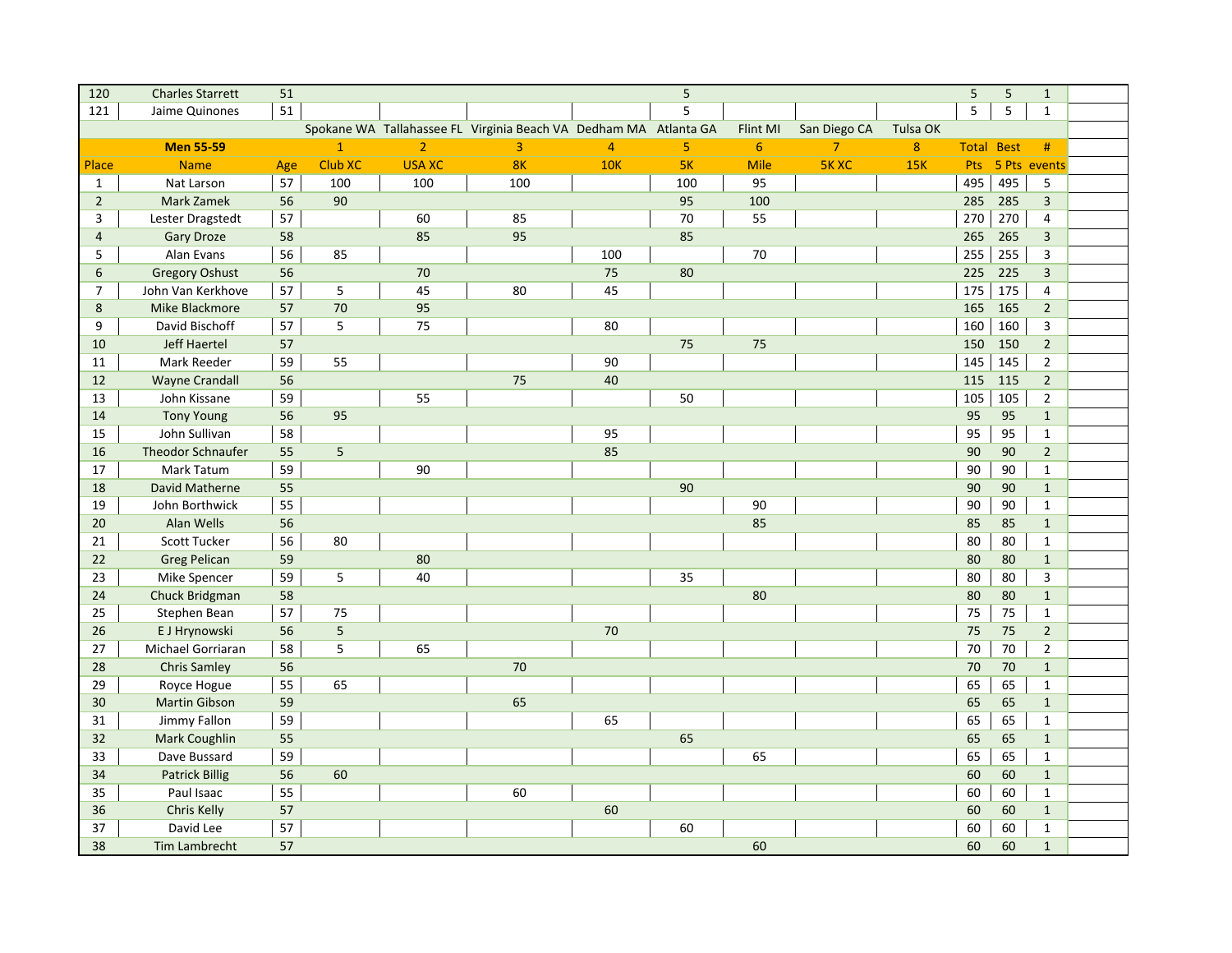| 39 | Douglas Cook             | 55 |                |                |                                                                  | 55             |                |          |                | 55         | 55                | $\mathbf{1}$ |  |
|----|--------------------------|----|----------------|----------------|------------------------------------------------------------------|----------------|----------------|----------|----------------|------------|-------------------|--------------|--|
| 40 | <b>Matthew Dickinson</b> | 55 |                |                |                                                                  |                | 55             |          |                | 55         | 55                | $\mathbf{1}$ |  |
| 41 | Jim Walsh                | 58 | 50             |                |                                                                  |                |                |          |                | 50         | 50                | $\mathbf{1}$ |  |
| 42 | <b>Dennis Kinney</b>     | 58 |                | 50             |                                                                  |                |                |          |                | 50         | 50                | $\mathbf{1}$ |  |
| 43 | Doug Guertin             | 55 |                |                |                                                                  | 50             |                |          |                | 50         | 50                | $\mathbf{1}$ |  |
| 44 | Jaime Hartges            | 57 |                |                |                                                                  |                |                | 50       |                | 50         | 50                | $\mathbf{1}$ |  |
| 45 | Joe Bisignano            | 58 | 45             |                |                                                                  |                |                |          |                | 45         | 45                | $\mathbf 1$  |  |
| 46 | <b>Michael Melnik</b>    | 57 |                |                |                                                                  |                | 45             |          |                | 45         | 45                | $\mathbf{1}$ |  |
| 47 | Doug Ogden               | 56 |                |                |                                                                  |                |                | 45       |                | 45         | 45                | $\mathbf{1}$ |  |
| 48 | Paul Abdalla             | 57 | 40             |                |                                                                  |                |                |          |                | 40         | 40                | $\mathbf{1}$ |  |
| 49 | Dietrich Rush            | 55 |                |                |                                                                  |                | 40             |          |                | 40         | 40                | $\mathbf{1}$ |  |
| 50 | <b>Donald Saville</b>    | 58 |                |                |                                                                  |                |                | 40       |                | 40         | 40                | $\mathbf{1}$ |  |
| 51 | John O'Hearn             | 56 | 35             |                |                                                                  |                |                |          |                | 35         | 35                | $\mathbf{1}$ |  |
| 52 | Chris Diehl              | 57 |                |                |                                                                  | 35             |                |          |                | 35         | 35                | $\mathbf{1}$ |  |
| 53 | Jeff Soares              | 55 | 30             |                |                                                                  |                |                |          |                | 30         | 30                | $\mathbf{1}$ |  |
| 54 | James Barbeau            | 59 |                |                |                                                                  | 30             |                |          |                | 30         | 30                | $\mathbf 1$  |  |
| 55 | John McCusker            | 59 |                |                |                                                                  |                | 30             |          |                | 30         | 30                | $\mathbf{1}$ |  |
| 56 | Michael Gardella         | 56 |                |                |                                                                  | 25             |                |          |                | 25         | 25                | $\mathbf{1}$ |  |
| 57 | <b>Timothy Ensign</b>    | 55 | 20             |                |                                                                  |                |                |          |                | 20         | 20                | $\mathbf{1}$ |  |
| 58 | Joseph Messina           | 58 |                |                |                                                                  | 20             |                |          |                | $20\,$     | 20                | $\mathbf{1}$ |  |
| 59 | Iain Mickle              | 58 | 15             |                |                                                                  |                |                |          |                | 15         | 15                | $\mathbf{1}$ |  |
| 60 | <b>Herbert Morande</b>   | 59 |                |                |                                                                  | 15             |                |          |                | 15         | 15                | $\mathbf{1}$ |  |
| 61 | John Clifford            | 56 | 10             |                |                                                                  |                |                |          |                | 10         | 10                | $\mathbf 1$  |  |
| 62 | Christopher Schaffner    | 55 |                |                |                                                                  | 10             |                |          |                | 10         | 10                | $\mathbf{1}$ |  |
| 63 | <b>Bob Brennand</b>      | 57 | $\mathsf S$    |                |                                                                  |                |                |          |                | 5          | $\mathsf S$       | $\mathbf{1}$ |  |
| 64 | <b>Rob Class</b>         | 58 | 5              |                |                                                                  |                |                |          |                | $\sqrt{5}$ | $\sqrt{5}$        | $\mathbf{1}$ |  |
| 65 | Michael Axinn            | 58 | 5              |                |                                                                  |                |                |          |                | 5          | 5                 | 1            |  |
| 66 | Ron Hyde                 | 59 | $\overline{5}$ |                |                                                                  |                |                |          |                | 5          | $5\phantom{a}$    | $\mathbf{1}$ |  |
| 67 | Peter Kessler            | 57 | $\mathsf S$    |                |                                                                  |                |                |          |                | 5          | 5                 | $\mathbf{1}$ |  |
| 68 | <b>Chuck Coats</b>       | 59 | 5              |                |                                                                  |                |                |          |                | $\sqrt{5}$ | 5                 | $\mathbf{1}$ |  |
| 69 | Matthew Simpson          | 57 | 5              |                |                                                                  |                |                |          |                | 5          | $\overline{5}$    | $\mathbf{1}$ |  |
| 70 | <b>Mitchell Phariss</b>  | 59 | 5              |                |                                                                  |                |                |          |                | 5          | 5                 | $\mathbf{1}$ |  |
| 71 | John Blue                | 55 | 5              |                |                                                                  |                |                |          |                | 5          | 5                 | $\mathbf{1}$ |  |
| 72 | <b>William Cleves</b>    | 57 | 5              |                |                                                                  |                |                |          |                | 5          | $5\phantom{a}$    | $\mathbf{1}$ |  |
| 73 | <b>Todd Barnes</b>       | 55 | 5              |                |                                                                  |                |                |          |                | 5          | $\sqrt{5}$        | $\mathbf{1}$ |  |
| 74 | Dan Arsenault            | 56 | 5              |                |                                                                  |                |                |          |                | 5          | $5\phantom{a}$    | $\mathbf{1}$ |  |
| 75 | Craig Kenworthy          | 56 | 5              |                |                                                                  |                |                |          |                | 5          | 5                 | $\mathbf{1}$ |  |
| 76 | <b>Rick Siebern</b>      | 58 | 5              |                |                                                                  |                |                |          |                | 5          | 5                 | $\mathbf{1}$ |  |
| 77 | Andy Harris              | 59 | 5              |                |                                                                  |                |                |          |                | 5          | 5                 | $\mathbf{1}$ |  |
| 78 | Peter McKay              | 57 | 5              |                |                                                                  |                |                |          |                | 5          | $5\phantom{a}$    | $\mathbf{1}$ |  |
| 79 | William Swafford         | 55 | 5              |                |                                                                  |                |                |          |                | 5          | 5                 | $\mathbf{1}$ |  |
|    |                          |    |                |                | Spokane WA Tallahassee FL Virginia Beach VA Dedham MA Atlanta GA |                |                | Flint MI | San Diego CA   | Tulsa OK   |                   |              |  |
|    | <b>Men 60-64</b>         |    | $\mathbf{1}$   | $\overline{2}$ | $\overline{3}$                                                   | $\overline{4}$ | $\overline{5}$ | 6        | $\overline{7}$ | 8          | <b>Total Best</b> | #            |  |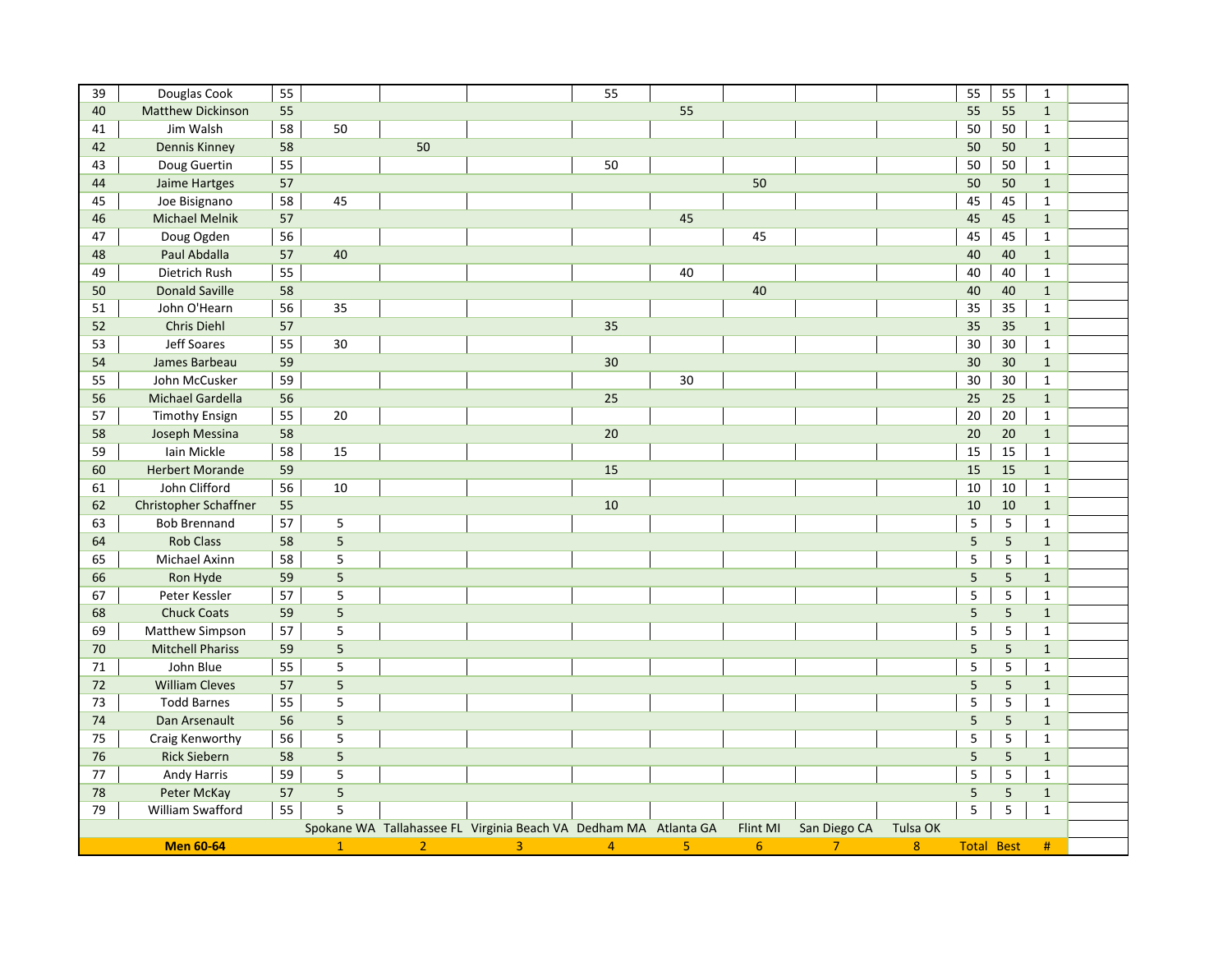| Place          | <b>Name</b>             | Age | Club XC    | <b>USA XC</b> | 8K  | <b>10K</b> | 5K  | <b>Mile</b> | <b>5K XC</b> | <b>15K</b> | Pts |     | 5 Pts events   |  |
|----------------|-------------------------|-----|------------|---------------|-----|------------|-----|-------------|--------------|------------|-----|-----|----------------|--|
| $\mathbf{1}$   | <b>Ken Youngers</b>     | 63  | 65         | 90            | 95  | 100        | 95  | 90          |              |            | 535 | 470 | 6              |  |
| $\overline{2}$ | <b>Roger Sayre</b>      | 61  | 95         | 95            | 100 |            | 100 |             |              |            | 390 | 390 | $\overline{4}$ |  |
| 3              | Jeffery Dundas          | 60  |            |               | 85  | 85         | 90  | 95          |              |            | 355 | 355 | $\overline{4}$ |  |
| $\overline{4}$ | Norm Larson             | 63  | 50         | 85            | 90  | 95         |     |             |              |            | 320 | 320 | $\overline{4}$ |  |
| 5              | Michael Anderson        | 61  | 30         | 60            | 70  | 50         | 70  | 65          |              |            | 345 | 315 | 6              |  |
| 6              | <b>Timothy Riccardi</b> | 61  | 5          | 50            | 80  | 60         | 65  |             |              |            | 260 | 260 | 5              |  |
| $\overline{7}$ | Kevin Dollard           | 63  | 5          | 45            | 50  | 35         |     | 70          |              |            | 205 | 205 | 5              |  |
| 8              | Joe Sheeran             | 61  | 100        | 100           |     |            |     |             |              |            | 200 | 200 | $\overline{2}$ |  |
| 9              | Gary Leaman             | 60  | 25         |               | 90  |            | 80  |             |              |            | 195 | 195 | 3              |  |
| 10             | <b>Brian Nelson</b>     | 62  | $\sqrt{5}$ | 35            | 60  |            | 75  |             |              |            | 175 | 175 | $\overline{4}$ |  |
| 11             | David Westenberg        | 61  |            |               |     | 55         |     | 100         |              |            | 155 | 155 | $\overline{2}$ |  |
| 12             | <b>Phil Richey</b>      | 61  | 5          | 65            | 40  | 40         |     |             |              |            | 150 | 150 | $\overline{4}$ |  |
| 13             | Scott Linnell           | 63  |            | 5             | 25  | 10         | 45  | 50          |              |            | 135 | 135 | 5              |  |
| 14             | Dan Spale               | 62  | 55         | 75            |     |            |     |             |              |            | 130 | 130 | $2^{\circ}$    |  |
| 15             | James Miller            | 60  | 60         |               |     | 70         |     |             |              |            | 130 | 130 | $\overline{2}$ |  |
| 16             | Nate Anderson           | 61  | 5          |               | 35  | 30         | 50  |             |              |            | 120 | 120 | $\overline{4}$ |  |
| 17             | Kevin Clinefelter       | 63  |            | 55            | 55  |            |     |             |              |            | 110 | 110 | $\overline{2}$ |  |
| 18             | <b>Stan McCormack</b>   | 62  |            | 30            |     |            |     | 80          |              |            | 110 | 110 | $\overline{2}$ |  |
| 19             | <b>Rick Becker</b>      | 64  | 90         |               |     |            |     |             |              |            | 90  | 90  | $\mathbf{1}$   |  |
| 20             | Jim Howard              | 60  |            |               |     | 90         |     |             |              |            | 90  | 90  | $\mathbf{1}$   |  |
| 21             | Michael Smith           | 60  | 85         |               |     |            |     |             |              |            | 85  | 85  | $\mathbf{1}$   |  |
| 22             | <b>Harold Leddy</b>     | 64  |            |               | 30  |            | 55  |             |              |            | 85  | 85  | $\overline{2}$ |  |
| 23             | Paul Hughes-NC          | 62  |            |               |     |            | 85  |             |              |            | 85  | 85  | $\mathbf{1}$   |  |
| 24             | <b>Michael Young</b>    | 62  |            |               |     |            |     | 85          |              |            | 85  | 85  | $\mathbf{1}$   |  |
| 25             | Jacob Nur               | 63  | 80         |               |     |            |     |             |              |            | 80  | 80  | $\mathbf{1}$   |  |
| 26             | <b>Michael Fussell</b>  | 61  |            | 80            |     |            |     |             |              |            | 80  | 80  | $\mathbf{1}$   |  |
| 27             | <b>Russell Blatt</b>    | 62  |            |               |     | 80         |     |             |              |            | 80  | 80  | $\mathbf{1}$   |  |
| 28             | <b>Michael Fronsoe</b>  | 61  |            | 5             |     |            |     | 75          |              |            | 80  | 80  | $\overline{2}$ |  |
| 29             | Daniel Johnson          | 61  | 75         |               |     |            |     |             |              |            | 75  | 75  | $\mathbf{1}$   |  |
| 30             | <b>Richard Samaha</b>   | 61  |            |               | 75  |            |     |             |              |            | 75  | 75  | $\mathbf{1}$   |  |
| 31             | Charlie Muse            | 62  |            |               |     | 75         |     |             |              |            | 75  | 75  | $\mathbf{1}$   |  |
| 32             | Doug Keller             | 60  | 70         |               |     |            |     |             |              |            | 70  | 70  | $\mathbf{1}$   |  |
| 33             | Jack Pilla              | 60  | 25         |               |     | 45         |     |             |              |            | 70  | 70  | $\overline{2}$ |  |
| 34             | John Blaser             | 62  |            | 15            |     |            |     | 55          |              |            | 70  | 70  | $\overline{2}$ |  |
| 35             | <b>Matthew Curran</b>   | 61  |            |               |     | 65         |     |             |              |            | 65  | 65  | $\mathbf{1}$   |  |
| 36             | <b>Bill Beyerbach</b>   | 64  |            | 5             |     |            |     | 60          |              |            | 65  | 65  | $\overline{2}$ |  |
| 37             | Kyle Hubbart            | 63  |            |               |     |            | 60  |             |              |            | 60  | 60  | $\mathbf{1}$   |  |
| 38             | <b>Steven Kollars</b>   | 60  | 5          | 40            |     |            |     |             |              |            | 45  | 45  | $\overline{2}$ |  |
| 39             | Jeffrey Kirk            | 60  | 45         |               |     |            |     |             |              |            | 45  | 45  | $\mathbf{1}$   |  |
| 40             | <b>Michael Mooney</b>   | 62  |            |               | 45  |            |     |             |              |            | 45  | 45  | $\mathbf{1}$   |  |
| 41             | Randy McDermott         | 60  |            |               |     |            |     | 45          |              |            | 45  | 45  | $\mathbf{1}$   |  |
| 42             | <b>Monty Schafer</b>    | 64  | 40         |               |     |            |     |             |              |            | 40  | 40  | $\mathbf{1}$   |  |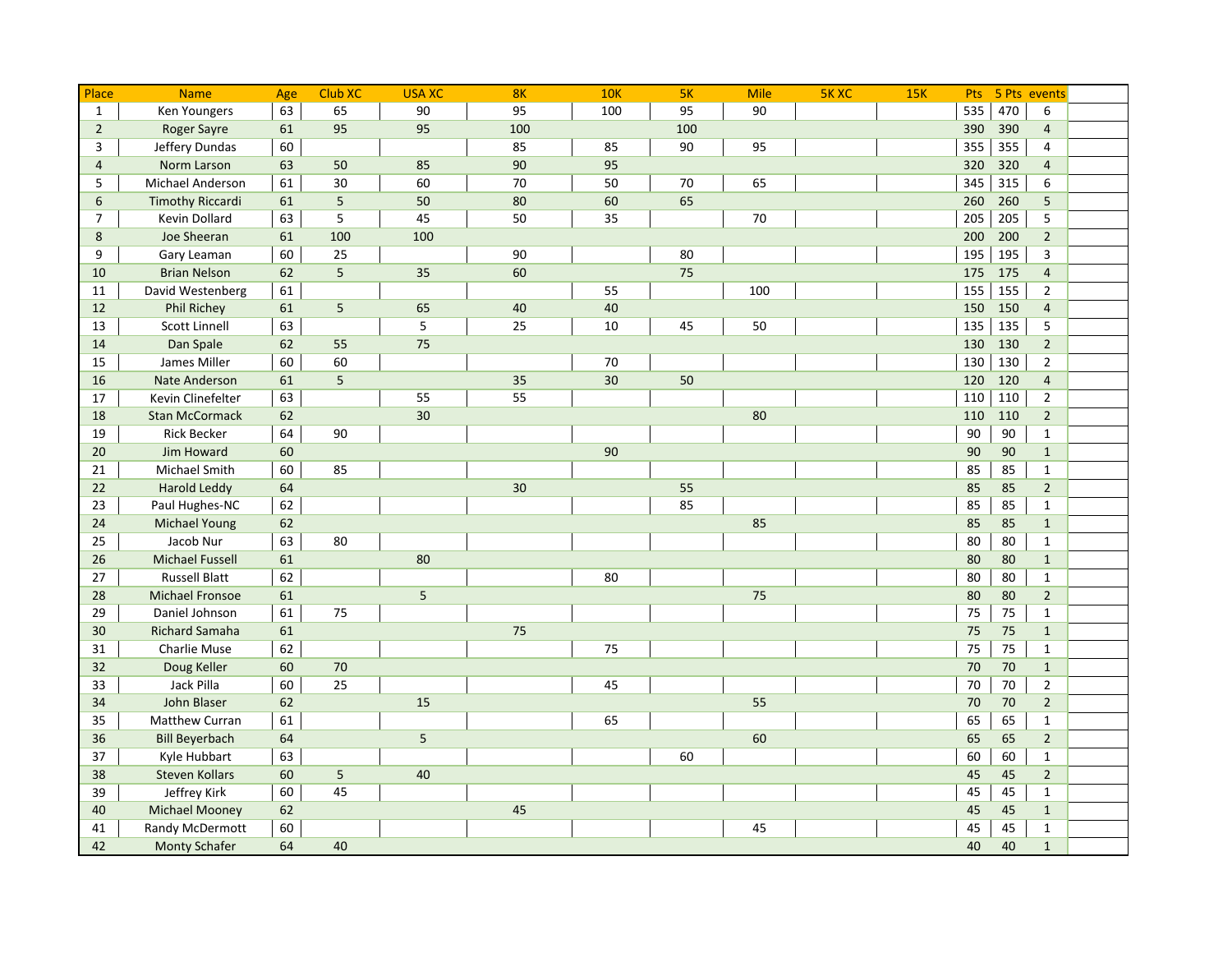| 43 | John Holcomb            | 64 | 15             | 25 |    |    |    |    | 40 | 40              | $\overline{2}$ |  |
|----|-------------------------|----|----------------|----|----|----|----|----|----|-----------------|----------------|--|
| 44 | Franklin Butterfield    | 62 |                |    |    |    | 40 |    | 40 | 40              | $\mathbf{1}$   |  |
| 45 | Gary Passamonte         | 62 |                |    |    |    |    | 40 | 40 | 40              | $\mathbf{1}$   |  |
| 46 | Thom Hunt               | 60 | 35             |    |    |    |    |    | 35 | 35              | $\mathbf{1}$   |  |
| 47 | <b>Randy Stroud</b>     | 64 |                |    |    |    | 35 |    | 35 | 35              | $\mathbf{1}$   |  |
| 48 | Ward Freeman            | 62 |                |    |    |    |    | 35 | 35 | 35              | $\mathbf{1}$   |  |
| 49 | David Bloomquist        | 61 |                |    |    |    | 30 |    | 30 | 30              | $\mathbf{1}$   |  |
| 50 | Hugh Kuchta             | 61 |                |    |    |    |    | 30 | 30 | 30              | $\mathbf 1$    |  |
| 51 | Mitch Moore             | 64 |                | 5  | 15 | 5  |    |    | 25 | 25              | $\overline{3}$ |  |
| 52 | Donald Palladini        | 62 |                |    |    | 25 |    |    | 25 | 25              | $\mathbf{1}$   |  |
| 53 | <b>Matthew Chestnut</b> | 60 |                |    |    |    | 25 |    | 25 | 25              | $\mathbf{1}$   |  |
| 54 | Paul Brown              | 61 | 20             |    |    |    |    |    | 20 | 20              | $\mathbf{1}$   |  |
| 55 | David Bradley           | 63 |                | 20 |    |    |    |    | 20 | 20              | $\mathbf{1}$   |  |
| 56 | <b>Derrick Staley</b>   | 60 |                |    | 20 |    |    |    | 20 | 20              | $\mathbf{1}$   |  |
| 57 | Ken Goodin              | 64 | 5              |    |    | 15 |    |    | 20 | 20              | $\overline{2}$ |  |
| 58 | John Brown              | 61 |                |    |    | 20 |    |    | 20 | 20              | $\mathbf{1}$   |  |
| 59 | <b>Terry Baucom</b>     | 62 | 10             |    |    |    |    |    | 10 | 10              | $\mathbf{1}$   |  |
| 60 | <b>Brian Cummins</b>    | 64 | $\overline{5}$ | 5  |    |    |    |    | 10 | 10              | $\overline{2}$ |  |
| 61 | Mark Rybinski           | 63 | 5              | 5  |    |    |    |    | 10 | 10              | $\overline{2}$ |  |
| 62 | Keith Witthauer         | 63 | 5              | 5  |    |    |    |    | 10 | 10              | $\overline{2}$ |  |
| 63 | Andreas Boehm           | 60 |                | 10 |    |    |    |    | 10 | 10              | $\mathbf{1}$   |  |
| 64 | James Gullo             | 64 |                |    | 10 |    |    |    | 10 | 10              | $\mathbf{1}$   |  |
| 65 | Denis Villeneuve        | 62 | 5              |    |    |    |    |    | 5  | $\overline{5}$  | $\mathbf{1}$   |  |
| 66 | Dwight Smith            | 60 | $\overline{5}$ |    |    |    |    |    | 5  | $5\phantom{.}$  | $\mathbf{1}$   |  |
| 67 | <b>Richard Punches</b>  | 60 | 5              |    |    |    |    |    | 5  | $\overline{5}$  | $\mathbf{1}$   |  |
| 68 | <b>Bobby Paxton</b>     | 62 | 5              |    |    |    |    |    | 5  | $5\phantom{.0}$ | $\mathbf{1}$   |  |
| 69 | Kevin Taylor            | 62 | 5              |    |    |    |    |    | 5  | $\overline{5}$  | $\mathbf{1}$   |  |
| 70 | <b>Claton Belmont</b>   | 64 | 5              |    |    |    |    |    | 5  | $\overline{5}$  | $\mathbf{1}$   |  |
| 71 | <b>Steve Brumwell</b>   | 60 | 5              |    |    |    |    |    | 5  | $\overline{5}$  | $\mathbf{1}$   |  |
| 72 | <b>Kent Sizer</b>       | 63 | $\overline{5}$ |    |    |    |    |    | 5  | $5\phantom{.0}$ | $1\,$          |  |
| 73 | <b>Bobby Carpenter</b>  | 64 | 5              |    |    |    |    |    | 5  | $\overline{5}$  | $\mathbf{1}$   |  |
| 74 | J Kevin Pedrotti        | 62 | 5              |    |    |    |    |    | 5  | $5\phantom{.}$  | $\mathbf{1}$   |  |
| 75 | <b>Todd Baum</b>        | 61 | 5              |    |    |    |    |    | 5  | $\mathsf S$     | $\mathbf{1}$   |  |
| 76 | <b>Steve Bertrand</b>   | 63 | $\overline{5}$ |    |    |    |    |    | 5  | 5               | $\mathbf{1}$   |  |
| 77 | <b>Scott McEntee</b>    | 61 | 5              |    |    |    |    |    | 5  | $\overline{5}$  | $\mathbf{1}$   |  |
| 78 | John Hadcock            | 60 | 5              |    |    |    |    |    | 5  | $5\phantom{.}$  | $\mathbf{1}$   |  |
| 79 | David Parsons           | 64 | 5              |    |    |    |    |    | 5  | $\overline{5}$  | $\mathbf{1}$   |  |
| 80 | <b>Ken Valley</b>       | 62 | 5              |    |    |    |    |    | 5  | 5               | $\mathbf{1}$   |  |
| 81 | William Langhout        | 60 | 5              |    |    |    |    |    | 5  | 5               | $\mathbf{1}$   |  |
| 82 | <b>Greg Wagner</b>      | 63 | 5              |    |    |    |    |    | 5  | $5\phantom{.}$  | $\mathbf{1}$   |  |
| 83 | Rory Gumina             | 60 | 5              |    |    |    |    |    | 5  | 5               | $\mathbf 1$    |  |
| 84 | Frederick Motteler      | 62 | 5              |    |    |    |    |    | 5  | $5\phantom{.}$  | $\mathbf{1}$   |  |
| 85 | Kevin Searls            | 60 | 5              |    |    |    |    |    | 5  | 5               | $\mathbf{1}$   |  |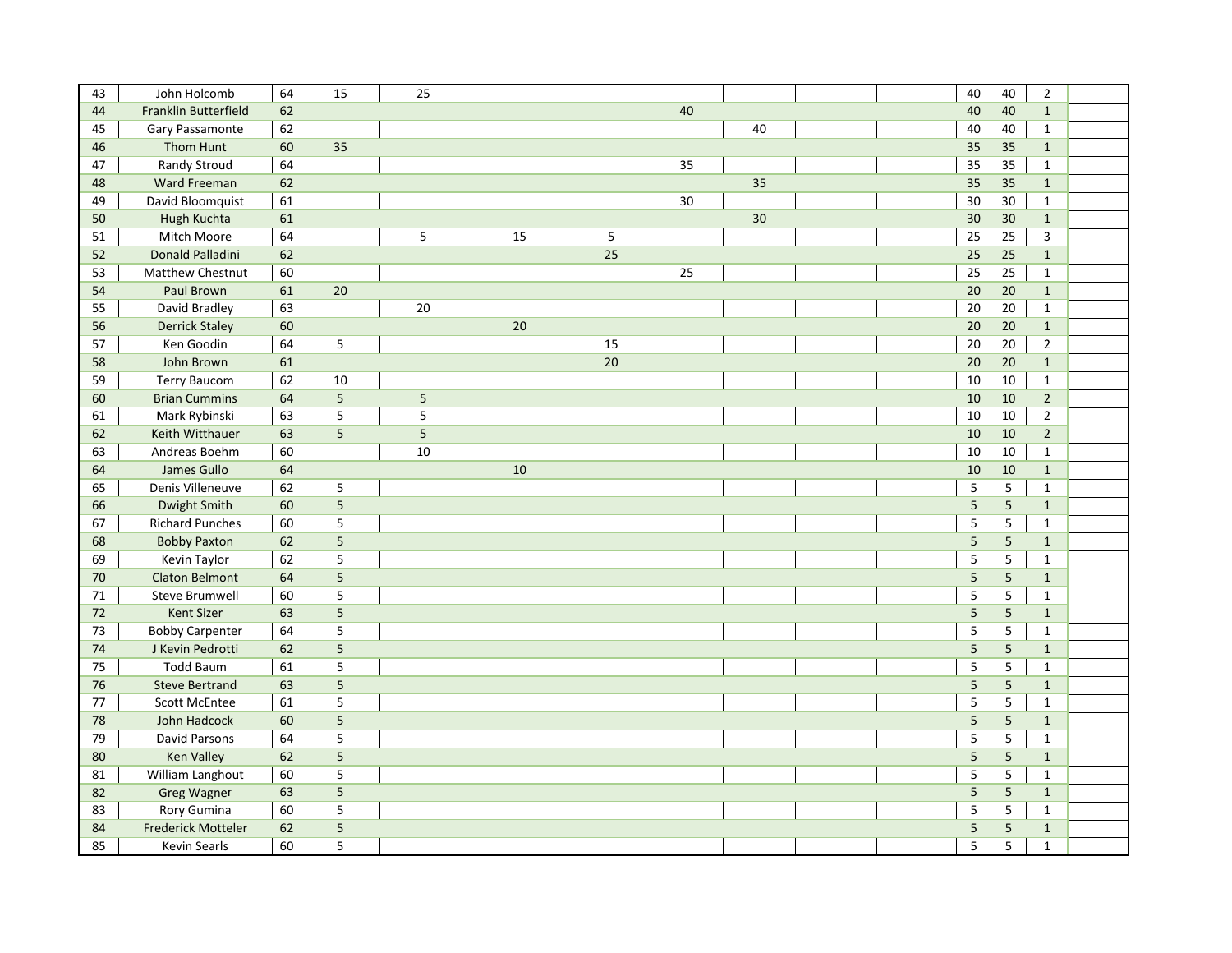| 86             | Wayne Fynboh              | 60       | 5            |                |                                                                  |                |                |             |                |            | 5                 | $\overline{5}$ | $\mathbf{1}$   |  |
|----------------|---------------------------|----------|--------------|----------------|------------------------------------------------------------------|----------------|----------------|-------------|----------------|------------|-------------------|----------------|----------------|--|
| 87             | Larry Coxe                | 63       | 5            |                |                                                                  |                |                |             |                |            | 5                 | 5              | $\mathbf{1}$   |  |
| 88             | <b>Scott Abrams</b>       | 62       | 5            |                |                                                                  |                |                |             |                |            | 5                 | 5              | $\mathbf{1}$   |  |
| 89             | Jim Johnson               | 62       | 5            |                |                                                                  |                |                |             |                |            | 5                 | 5              | $\mathbf{1}$   |  |
| 90             | <b>Donald Driscoll</b>    | 62       | 5            |                |                                                                  |                |                |             |                |            | 5                 | 5              | $\mathbf{1}$   |  |
| 91             | Dan Roden                 | 61       | 5            |                |                                                                  |                |                |             |                |            | 5                 | $\overline{5}$ | $\mathbf{1}$   |  |
| 92             | Lou Karl                  | 63       | 5            |                |                                                                  |                |                |             |                |            | 5                 | $5\phantom{a}$ | $\mathbf{1}$   |  |
| 93             | Ronald Souza              | 64       | 5            |                |                                                                  |                |                |             |                |            | 5                 | 5              | $\mathbf{1}$   |  |
| 94             | <b>Ed Barney</b>          | 64       | 5            |                |                                                                  |                |                |             |                |            | 5                 | $5\phantom{a}$ | $\mathbf{1}$   |  |
| 95             | Win Van Pelt              | 61       | 5            |                |                                                                  |                |                |             |                |            | 5                 | 5              | $\mathbf{1}$   |  |
| 96             | David Anderson            | 63       | 5            |                |                                                                  |                |                |             |                |            | 5                 | $5\phantom{a}$ | $\mathbf{1}$   |  |
| 97             | <b>Terry Simon</b>        | 64       | 5            |                |                                                                  |                |                |             |                |            | 5                 | 5              | $\mathbf{1}$   |  |
| 98             | <b>Benjamin Spowart</b>   | 63       | 5            |                |                                                                  |                |                |             |                |            | 5                 | 5              | $\mathbf{1}$   |  |
| 99             | <b>Robert Harber</b>      | 61       |              | 5              |                                                                  |                |                |             |                |            | 5                 | $\sqrt{5}$     | $\mathbf{1}$   |  |
| 100            | James Rusch               | 61       |              | $\sqrt{5}$     |                                                                  |                |                |             |                |            | 5                 | $\sqrt{5}$     | $\mathbf{1}$   |  |
| 101            | Jeffrey Wingenroth        | 63       |              | 5              |                                                                  |                |                |             |                |            | 5                 | 5              | $\mathbf{1}$   |  |
| 102            | <b>Albert Arcand</b>      | 63       |              | $\overline{5}$ |                                                                  |                |                |             |                |            | 5                 | $5\phantom{a}$ | $\mathbf{1}$   |  |
| 103            | Kenneth Johnson           | 60       |              |                |                                                                  | 5              |                |             |                |            | 5                 | 5              | $\mathbf{1}$   |  |
| 104            | Paul Corcoran             | 61       |              |                |                                                                  | 5              |                |             |                |            | 5                 | $\sqrt{5}$     | $\mathbf{1}$   |  |
| 105            | Leo Trottier              | 63       |              |                |                                                                  | 5              |                |             |                |            | 5                 | 5              | $\mathbf{1}$   |  |
| 106            | <b>Stephen Peckiconis</b> | 60       |              |                |                                                                  | 5              |                |             |                |            | 5                 | $\overline{5}$ | $\mathbf{1}$   |  |
| 107            | <b>Brian Trahan</b>       | 63       |              |                |                                                                  | 5              |                |             |                |            | 5                 | 5              | $\mathbf{1}$   |  |
| 108            | Jay Ferrimani             | 60       |              |                |                                                                  | 5              |                |             |                |            | 5                 | 5              | $\mathbf{1}$   |  |
| 109            | Mike Fitzgerald           | 61       |              |                |                                                                  | 5              |                |             |                |            | 5                 | 5              | $\mathbf{1}$   |  |
| 110            | <b>Edward Varney</b>      | 60       |              |                |                                                                  | 5              |                |             |                |            | 5                 | 5              | $\mathbf{1}$   |  |
| 111            | Joseph Corriveau          | 62       |              |                |                                                                  | 5              |                |             |                |            | 5                 | 5              | $\mathbf{1}$   |  |
|                |                           |          |              |                | Spokane WA Tallahassee FL Virginia Beach VA Dedham MA Atlanta GA |                |                | Flint MI    | San Diego CA   | Tulsa OK   |                   |                |                |  |
|                | <b>Men 65-69</b>          |          | $\mathbf{1}$ | $\overline{2}$ | $\overline{3}$                                                   | $\overline{4}$ | 5 <sub>1</sub> | 6           | $\overline{7}$ | 8          | <b>Total Best</b> |                | #              |  |
| Place          | <b>Name</b>               | Age      | Club XC      | <b>USA XC</b>  | 8K                                                               | 10K            | 5K             | <b>Mile</b> | <b>5K XC</b>   | <b>15K</b> | <b>Pts</b>        |                | 5 Pts events   |  |
| $\mathbf{1}$   | Reno Stirrat              | 65       | 5            | 70             | 65                                                               | 90             | 95             | 90          |                |            | 415               | 410            | 6              |  |
| $\overline{2}$ | Joseph Reda               | 65       |              |                | 95                                                               | 95             | 100            | 100         |                |            | 390               | 390            | $\overline{4}$ |  |
| 3              | Kirk Larson               | 67       | 80           | 90             | 90                                                               | 85             |                |             |                |            | 345               | 345            | $\overline{4}$ |  |
| 4              | George Braun              | 65       | 65           |                | 85                                                               | 80             | 80             |             |                |            | 310               | 310            | $\overline{4}$ |  |
| 5              | <b>Bob Deak</b>           | 65       |              |                |                                                                  |                | 85             | 95          |                |            | 180               | 180            | $\overline{2}$ |  |
| 6              | <b>Robert Qualls</b>      | 67       | 70           |                |                                                                  |                | 90             |             |                |            | 160               | 160            | $\overline{2}$ |  |
| $\overline{7}$ | <b>Tim McMullen</b>       | 66       | 50           | 75             |                                                                  |                |                |             |                |            | 125               | 125            | $\overline{2}$ |  |
| 8              | Doug Winn                 | 68       | 100          |                |                                                                  |                |                |             |                |            | 100               | 100            | $\mathbf{1}$   |  |
| 9              |                           | 65       | 30           | 70             |                                                                  |                |                |             |                |            | 100               | 100            | $\overline{2}$ |  |
|                | <b>Bruce Kirschner</b>    |          |              |                |                                                                  |                |                |             |                |            |                   |                |                |  |
| 10             | <b>Chuck Smead</b>        | 67       |              | 100            |                                                                  |                |                |             |                |            | 100               | 100            | $\mathbf{1}$   |  |
| 11             | Thomas Bernhard           |          |              |                | 100                                                              |                |                |             |                |            |                   |                | $\mathbf{1}$   |  |
| 12             | John Barbour              | 67<br>65 |              |                |                                                                  | 100            |                |             |                |            | 100<br>100        | 100<br>100     | $\mathbf{1}$   |  |
| 13             | James Foster              | 67       | 95           |                |                                                                  |                |                |             |                |            | 95                | 95             | $\mathbf{1}$   |  |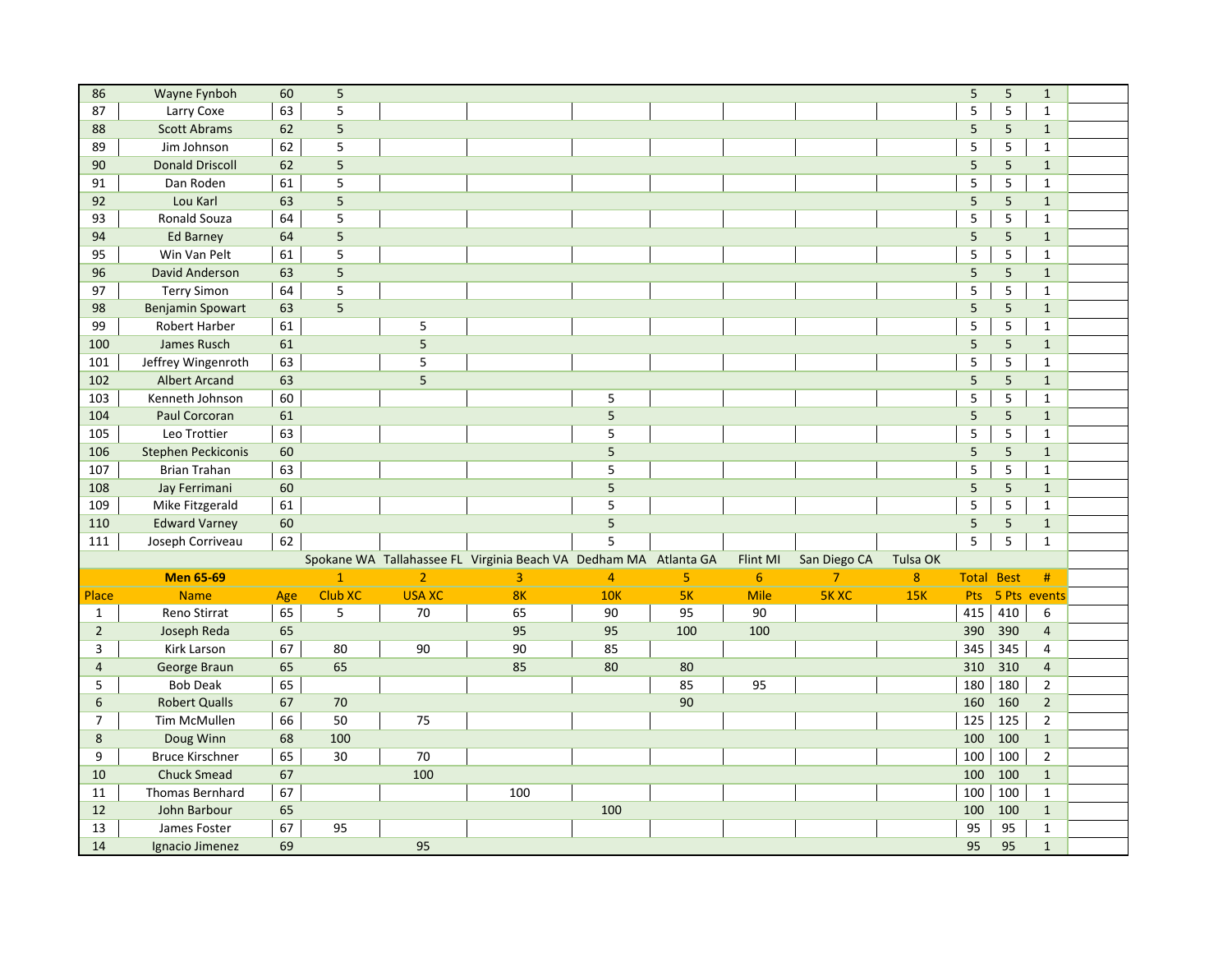| 15           | <b>Tomas Rodriguez</b> | 65  | 90              |                |                                                                  |                |                |             |                |          | 90  | 90                | $\mathbf{1}$     |  |
|--------------|------------------------|-----|-----------------|----------------|------------------------------------------------------------------|----------------|----------------|-------------|----------------|----------|-----|-------------------|------------------|--|
| 16           | Doug Bell              | 68  | 85              |                |                                                                  |                |                |             |                |          | 85  | 85                | $\mathbf{1}$     |  |
| 17           | David Bowen            | 66  | 20              | 65             |                                                                  |                |                |             |                |          | 85  | 85                | $\overline{2}$   |  |
| 18           | Jerry Orange           | 65  |                 | 85             |                                                                  |                |                |             |                |          | 85  | 85                | $\mathbf{1}$     |  |
| 19           | <b>Wally Hayes</b>     | 67  |                 |                |                                                                  |                |                | 85          |                |          | 85  | 85                | $\mathbf{1}$     |  |
| 20           | Len Hall               | 65  |                 | 80             |                                                                  |                |                |             |                |          | 80  | 80                | $\mathbf{1}$     |  |
| 21           | <b>Richard Grant</b>   | 65  |                 |                | 80                                                               |                |                |             |                |          | 80  | 80                | $\mathbf{1}$     |  |
| 22           | Lee Mamola             | 67  |                 |                |                                                                  |                |                | 80          |                |          | 80  | 80                | $\mathbf{1}$     |  |
| 23           | John Hirschberger      | 66  | 75              |                |                                                                  |                |                |             |                |          | 75  | 75                | $\mathbf{1}$     |  |
| 24           | <b>Bob Albritton</b>   | 67  |                 |                | 75                                                               |                |                |             |                |          | 75  | 75                | $\mathbf{1}$     |  |
| 25           | <b>Robert Ruel</b>     | 66  |                 |                |                                                                  | 75             |                |             |                |          | 75  | 75                | $\mathbf{1}$     |  |
| 26           | <b>Bob Dalton</b>      | 66  |                 |                |                                                                  |                | 75             |             |                |          | 75  | 75                | $\mathbf{1}$     |  |
| 27           | Michael Manz           | 65  |                 |                |                                                                  |                |                | 75          |                |          | 75  | 75                | $\mathbf{1}$     |  |
| 28           | <b>Rick Platt</b>      | 68  |                 |                | 70                                                               |                |                |             |                |          | 70  | 70                | $\mathbf{1}$     |  |
| 29           | Wayne Dwyer            | 65  |                 |                |                                                                  | 70             |                |             |                |          | 70  | 70                | $\mathbf{1}$     |  |
| 30           | Vasan Neovakul         | 69  |                 |                |                                                                  |                | 70             |             |                |          | 70  | 70                | $\mathbf{1}$     |  |
| 31           | <b>Mitchell Garner</b> | 69  |                 |                |                                                                  |                |                | 70          |                |          | 70  | 70                | $\mathbf{1}$     |  |
| 32           | <b>Walter Mann</b>     | 67  |                 |                |                                                                  | 65             |                |             |                |          | 65  | 65                | $\mathbf{1}$     |  |
| 33           | Jack Lewis             | 69  |                 |                |                                                                  |                | 65             |             |                |          | 65  | 65                | $\mathbf{1}$     |  |
| 34           | <b>Thomas Salvador</b> | 69  |                 |                |                                                                  |                |                | 65          |                |          | 65  | 65                | $\mathbf{1}$     |  |
| 35           | Theodore Larison       | 66  | 60              |                |                                                                  |                |                |             |                |          | 60  | 60                | $\mathbf{1}$     |  |
| 36           | <b>Micks Purnell</b>   | 69  |                 | 60             |                                                                  |                |                |             |                |          | 60  | 60                | $\mathbf{1}$     |  |
| 37           | Stephen Sartori        | 65  |                 |                |                                                                  | 60             |                |             |                |          | 60  | 60                | $\mathbf{1}$     |  |
| 38           | Sam Norman             | 66  |                 |                |                                                                  |                | 60             |             |                |          | 60  | 60                | $\mathbf{1}$     |  |
| 39           | David Dunbar           | 68  | 55              |                |                                                                  |                |                |             |                |          | 55  | 55                | $\mathbf{1}$     |  |
| 40           | <b>Rafael Rios</b>     | 65  |                 |                |                                                                  | 55             |                |             |                |          | 55  | 55                | $\mathbf{1}$     |  |
| 41           | Michael Amster         | 68  |                 |                |                                                                  | 50             |                |             |                |          | 50  | 50                | $\mathbf{1}$     |  |
| 42           | Leslie Sharpe          | 68  | 45              |                |                                                                  |                |                |             |                |          | 45  | 45                | $\mathbf{1}$     |  |
| 43           | Michael Bjornberg      | 65  | 40              |                |                                                                  |                |                |             |                |          | 40  | 40                | $\mathbf{1}$     |  |
| 44           | Jeff Salzman           | 67  | 35              |                |                                                                  |                |                |             |                |          | 35  | 35                | $\mathbf{1}$     |  |
| 45           | Daniel Diehr           | 69  | 25              |                |                                                                  |                |                |             |                |          | 25  | 25                | $\mathbf{1}$     |  |
| 46           | Ron Blackmore          | 65  | 15              |                |                                                                  |                |                |             |                |          | 15  | 15                | $\mathbf{1}$     |  |
| 47           | Kenneth Williams       | 65  | 10              |                |                                                                  |                |                |             |                |          | 10  | 10                | $\mathbf{1}$     |  |
| 48           | <b>Peanut Harms</b>    | 67  | $5\phantom{.}$  |                |                                                                  |                |                |             |                |          | 5   | $5\phantom{.}$    | $\mathbf{1}$     |  |
| 49           | John Barry             | 67  | 5               |                |                                                                  |                |                |             |                |          | 5   | 5                 | $\mathbf{1}$     |  |
| 50           | David Stauffer         | 69  | $5\phantom{.0}$ |                |                                                                  |                |                |             |                |          | 5   | $5\phantom{.0}$   | $\mathbf{1}$     |  |
| 51           | Norman Cornwell        | 69  | $\overline{5}$  |                |                                                                  |                |                |             |                |          | 5   | 5                 | $\mathbf{1}$     |  |
| 52           | <b>Tom Derderian</b>   | 69  | 5               |                |                                                                  |                |                |             |                |          | 5   | $5\phantom{.}$    | $\mathbf{1}$     |  |
| 53           | <b>Steve Swindel</b>   | 65  | 5               |                |                                                                  |                |                |             |                |          | 5   | 5                 | $\mathbf{1}$     |  |
|              |                        |     |                 |                | Spokane WA Tallahassee FL Virginia Beach VA Dedham MA Atlanta GA |                |                | Flint MI    | San Diego CA   | Tulsa OK |     |                   |                  |  |
|              | <b>Men 70-74</b>       |     | $\mathbf{1}$    | 2 <sup>1</sup> | $\overline{3}$                                                   | $\overline{4}$ | 5 <sub>1</sub> | 6           | 7 <sup>7</sup> | 8        |     | <b>Total Best</b> | #                |  |
| Place        | <b>Name</b>            | Age | Club XC         | <b>USA XC</b>  | 8 <sub>K</sub>                                                   | <b>10K</b>     | 5K             | <b>Mile</b> | <b>5K XC</b>   | 15K      |     |                   | Pts 5 Pts events |  |
| $\mathbf{1}$ | Lloyd Hansen           | 71  | 90              | 100            | 100                                                              | 100            | 85             |             |                |          | 475 | 475               | 5                |  |
|              |                        |     |                 |                |                                                                  |                |                |             |                |          |     |                   |                  |  |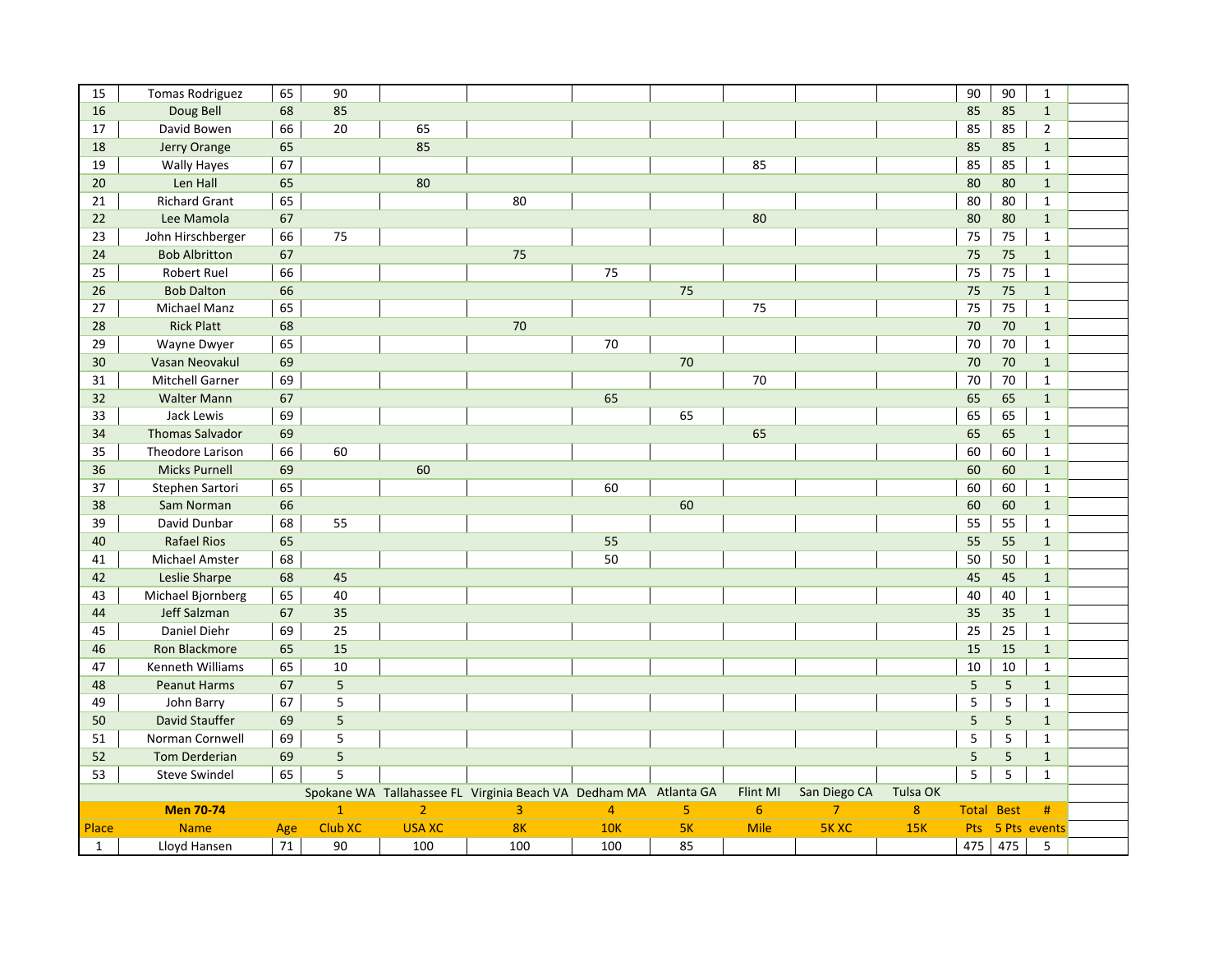| $\overline{2}$ | Jerry Learned          | 71     | 70  | 95 | 95 | 85 | 95  | 85  | 525 | 455 | 6              |  |
|----------------|------------------------|--------|-----|----|----|----|-----|-----|-----|-----|----------------|--|
| 3              | Dave Glass             | 72     | 5   | 70 | 70 | 95 | 90  | 90  | 420 | 415 | 6              |  |
| $\overline{4}$ | Doc Rappole            | 70     |     | 90 | 80 | 70 | 80  | 80  | 400 | 400 | 5              |  |
| 5              | <b>Terry McCluskey</b> | 71     | 100 |    | 75 |    | 100 | 95  | 370 | 370 | $\overline{4}$ |  |
| 6              | Jim May                | 72     | 55  | 80 | 85 | 80 |     |     | 300 | 300 | $\overline{4}$ |  |
| $\overline{7}$ | Keith Yeates           | 72     | 45  |    | 55 | 75 | 75  |     | 250 | 250 | 4              |  |
| 8              | Sam Benedict           | 72     | 5   | 50 | 30 | 30 | 45  | 55  | 215 | 210 | 6              |  |
| 9              | Paul Carlin            | 73     | 5   | 60 | 60 |    |     | 75  | 200 | 200 | 4              |  |
| 10             | Gene French            | 72     | 50  | 65 | 45 |    |     |     | 160 | 160 | $\overline{3}$ |  |
| 11             | David Peterson         | 71     |     | 85 |    |    | 70  |     | 155 | 155 | $\overline{2}$ |  |
| 12             | <b>Roger Price</b>     | 70     |     | 55 | 35 |    |     | 65  | 155 | 155 | 3              |  |
| 13             | Przemyslaw Nowicki     | 74     |     |    | 65 | 50 |     |     | 115 | 115 | $\overline{2}$ |  |
| 14             | <b>William Sumner</b>  | 71     | 35  | 75 |    |    |     |     | 110 | 110 | $\overline{2}$ |  |
| 15             | <b>Bob Giambalvo</b>   | $70\,$ |     |    |    |    |     | 100 | 100 | 100 | $\mathbf{1}$   |  |
| 16             | <b>Richard Katz</b>    | 70     | 95  |    |    |    |     |     | 95  | 95  | $\mathbf{1}$   |  |
| 17             | <b>Ezequiel Garcia</b> | 73     |     |    | 90 |    |     |     | 90  | 90  | $\mathbf{1}$   |  |
| 18             | <b>Allan Bates</b>     | 70     |     |    |    | 90 |     |     | 90  | 90  | $\mathbf{1}$   |  |
| 19             | David Longmuir         | $71\,$ | 85  |    |    |    |     |     | 85  | 85  | $\mathbf{1}$   |  |
| 20             | <b>Morris Williams</b> | 74     | 5   | 40 |    |    | 40  |     | 85  | 85  | 3              |  |
| 21             | Len Goldman            | 74     | 80  |    |    |    |     |     | 80  | 80  | $\mathbf{1}$   |  |
| 22             | <b>Donald Porteous</b> | 72     | 75  |    |    |    |     |     | 75  | 75  | $\mathbf{1}$   |  |
| 23             | <b>Tony Gingello</b>   | 72     | 5   |    |    |    |     | 70  | 75  | 75  | $\overline{2}$ |  |
| 24             | Dave Dooley            | 71     | 65  |    |    |    |     |     | 65  | 65  | $\mathbf{1}$   |  |
| 25             | Paul Lindsay           | 71     |     |    |    | 65 |     |     | 65  | 65  | $\mathbf{1}$   |  |
| 26             | Liam Finnigan          | 73     |     |    |    |    | 65  |     | 65  | 65  | $\mathbf{1}$   |  |
| 27             | Frazer Mann            | 71     | 60  |    |    |    |     |     | 60  | 60  | $\mathbf{1}$   |  |
| 28             | Dennis Herman          | 73     |     |    |    | 60 |     |     | 60  | 60  | $\mathbf{1}$   |  |
| 29             | Larry Lioy             | 70     |     |    |    |    | 60  |     | 60  | 60  | $\mathbf{1}$   |  |
| 30             | Jim Glinsky            | 72     |     |    |    |    |     | 60  | 60  | 60  | $\mathbf{1}$   |  |
| 31             | Mark Flynn             | 70     |     | 55 |    |    |     |     | 55  | 55  | $\mathbf{1}$   |  |
| 32             | <b>Stephen Viegas</b>  | 70     |     |    |    | 55 |     |     | 55  | 55  | $\overline{1}$ |  |
| 33             | Joseph Lenahan         | 72     |     |    |    | 20 | 35  |     | 55  | 55  | $\overline{2}$ |  |
| 34             | <b>Michael Popick</b>  | 70     |     |    |    |    | 55  |     | 55  | 55  | $\mathbf{1}$   |  |
| 35             | Patrick Dwyer          | 72     | 5   | 45 |    |    |     |     | 50  | 50  | $\overline{2}$ |  |
| 36             | <b>Bill Hart</b>       | 70     |     |    | 50 |    |     |     | 50  | 50  | $\mathbf{1}$   |  |
| 37             | Dan Hardy              | 72     |     |    |    |    | 50  |     | 50  | 50  | $\mathbf{1}$   |  |
| 38             | <b>Dennis Moore</b>    | 72     |     |    |    | 45 |     |     | 45  | 45  | $\mathbf{1}$   |  |
| 39             | Steve Doyle            | 70     | 40  |    |    |    |     |     | 40  | 40  | $\mathbf{1}$   |  |
| 40             | James Miner            | 70     |     |    | 40 |    |     |     | 40  | 40  | $\mathbf{1}$   |  |
| 41             | Amby Burfoot           | 72     |     |    |    | 40 |     |     | 40  | 40  | $\mathbf{1}$   |  |
| 42             | Frank White            | 73     |     | 35 |    |    |     |     | 35  | 35  | $\mathbf{1}$   |  |
| 43             | Robert Knight          | 74     |     |    |    | 35 |     |     | 35  | 35  | $\mathbf{1}$   |  |
| 44             | <b>Michael Reif</b>    | 70     | 30  |    |    |    |     |     | 30  | 30  | $\mathbf{1}$   |  |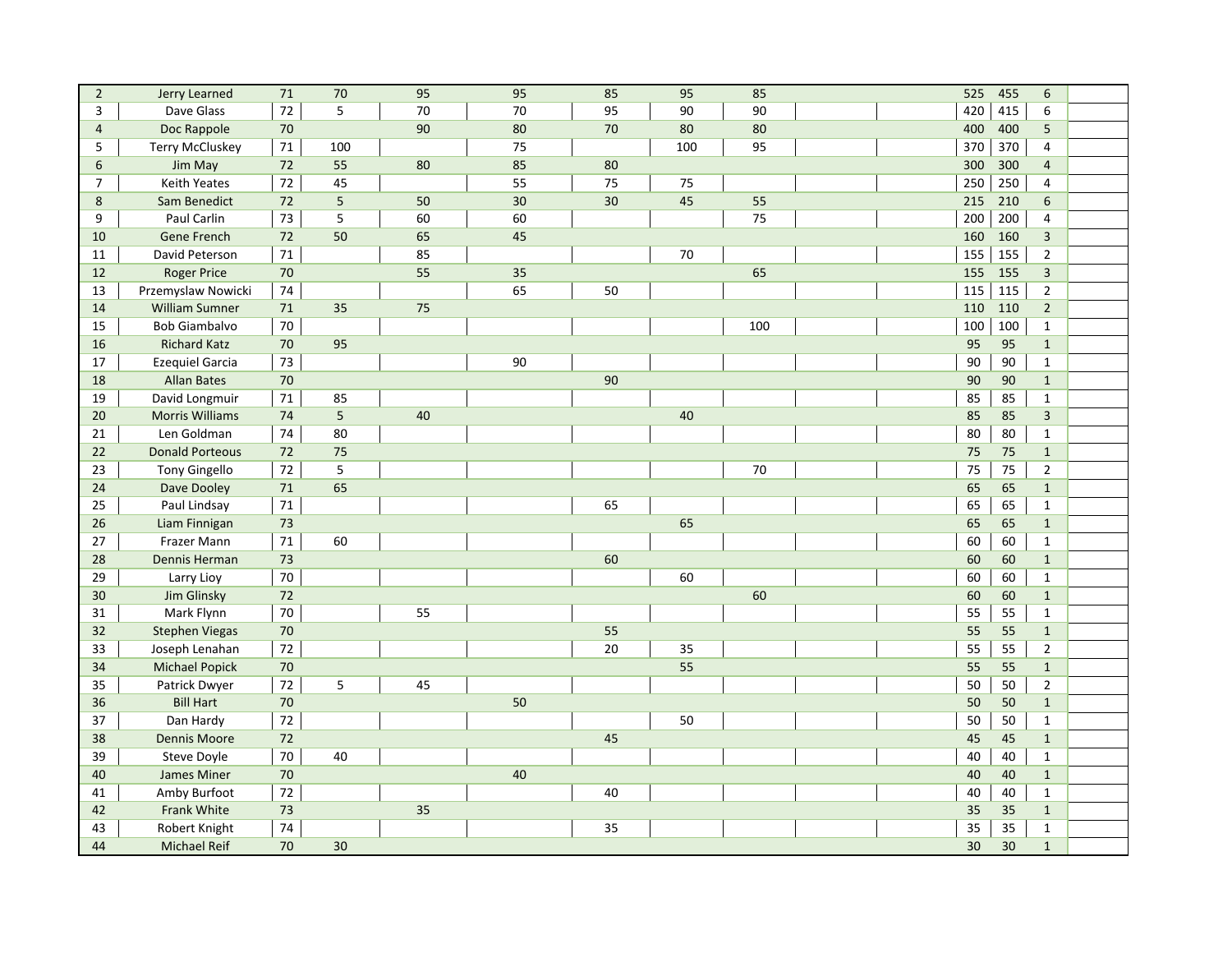| 45             | Hal Stern                | 73     |                |                |                                                                  |                | 30  |                |                |                  | 30           | 30             | $\mathbf{1}$            |  |
|----------------|--------------------------|--------|----------------|----------------|------------------------------------------------------------------|----------------|-----|----------------|----------------|------------------|--------------|----------------|-------------------------|--|
| 46             | <b>Gordon Lutes</b>      | 74     | 25             |                |                                                                  |                |     |                |                |                  | 25           | 25             | $\mathbf{1}$            |  |
| 47             | Thomas Montemagni        | $74\,$ |                |                |                                                                  | 25             |     |                |                |                  | 25           | 25             | $\mathbf{1}$            |  |
| 48             | <b>Richard Castro</b>    | 71     | 20             |                |                                                                  |                |     |                |                |                  | 20           | 20             | $\mathbf{1}$            |  |
| 49             | <b>Charles Crouse</b>    | 72     | 15             |                |                                                                  |                |     |                |                |                  | 15           | 15             | $\mathbf{1}$            |  |
| 50             | John Combs               | 71     | 10             |                |                                                                  |                |     |                |                |                  | 10           | 10             | $\mathbf{1}$            |  |
| 51             | James McGill             | 70     | 5              |                |                                                                  |                |     |                |                |                  | 5            | 5              | $\mathbf{1}$            |  |
| 52             | <b>Curtis Walker</b>     | 72     | $5\phantom{.}$ |                |                                                                  |                |     |                |                |                  | 5            | 5 <sup>5</sup> | $\mathbf{1}$            |  |
| 53             | David McCormack          | 73     | 5              |                |                                                                  |                |     |                |                |                  | 5            | 5              | $\mathbf{1}$            |  |
| 54             | <b>Hal Goforth</b>       | 74     | $5\phantom{.}$ |                |                                                                  |                |     |                |                |                  | 5            | 5              | $\mathbf{1}$            |  |
| 55             | Peter Stasz              | 71     | 5              |                |                                                                  |                |     |                |                |                  | 5            | 5              | $\mathbf{1}$            |  |
|                |                          |        |                |                | Spokane WA Tallahassee FL Virginia Beach VA Dedham MA Atlanta GA |                |     | Flint MI       | San Diego CA   | Tulsa OK         |              |                |                         |  |
|                | <b>Men 75-79</b>         |        | $\mathbf{1}$   | $\overline{2}$ | $\overline{3}$                                                   | $\overline{4}$ | 5   | 6              | $\overline{7}$ | 8 <sup>°</sup>   | <b>Total</b> | <b>Best</b>    | #                       |  |
| Place          | <b>Name</b>              | Age    | <b>Club XC</b> | <b>USA XC</b>  | 8K                                                               | <b>10K</b>     | 5K  | <b>Mile</b>    | <b>5K XC</b>   | <b>15K</b>       | Pts          |                | 5 Pts events            |  |
| $\mathbf{1}$   | Doug Goodhue             | 77     | 100            |                | 100                                                              |                | 100 | 95             |                |                  | 395          | 395            | 4                       |  |
| $\overline{2}$ | Jan Frisby               | 75     |                |                |                                                                  | 100            | 95  | 100            |                |                  | 295          | 295            | $\overline{\mathbf{3}}$ |  |
| 3              | Ed Bligh                 | 76     | 80             | 100            |                                                                  | 85             |     |                |                |                  | 265          | 265            | 3                       |  |
| $\overline{4}$ | Andrew Sherwood          | 79     | 75             | 95             |                                                                  |                | 85  |                |                |                  | 255          | 255            | $\overline{3}$          |  |
| 5              | David Turner             | 79     |                |                | 90                                                               |                | 90  |                |                |                  | 180          | 180            | $\overline{2}$          |  |
| 6              | Hans Schmid              | 78     | 95             |                |                                                                  |                |     |                |                |                  | 95           | 95             | $\mathbf{1}$            |  |
| $\overline{7}$ | Benjamin Dyer            | 75     |                |                | 95                                                               |                |     |                |                |                  | 95           | 95             | $\mathbf{1}$            |  |
| 8              | John Noyes               | 77     |                |                |                                                                  | 95             |     |                |                |                  | 95           | 95             | $\mathbf{1}$            |  |
| 9              | James Callaway           | 76     | 90             |                |                                                                  |                |     |                |                |                  | 90           | 90             | $\mathbf{1}$            |  |
| 10             | <b>Gerald Miller</b>     | 76     |                | 90             |                                                                  |                |     |                |                |                  | 90           | 90             | $\mathbf{1}$            |  |
| 11             | David Pember             | 76     |                |                |                                                                  | 90             |     |                |                |                  | 90           | 90             | $\mathbf{1}$            |  |
| 12             | <b>Charlie Patterson</b> | 76     | 85             |                |                                                                  |                |     |                |                |                  | 85           | 85             | $\mathbf{1}$            |  |
| 13             | <b>Tony Fiory</b>        | 77     |                |                | 85                                                               |                |     |                |                |                  | 85           | 85             | $\mathbf{1}$            |  |
| 14             | William Ash              | 76     |                |                | 80                                                               |                |     |                |                |                  | 80           | 80             | $\mathbf{1}$            |  |
| 15             | Denny Leblanc            | 77     |                |                |                                                                  | 80             |     |                |                |                  | 80           | 80             | $\mathbf{1}$            |  |
| 16             | <b>Richard Paulsen</b>   | 75     |                |                |                                                                  | 75             |     |                |                |                  | 75           | 75             | $\mathbf{1}$            |  |
| 17             | Ted Tyler                | 79     |                |                |                                                                  | 70             |     |                |                |                  | 70           | 70             | $\mathbf{1}$            |  |
|                |                          |        |                |                | Spokane WA Tallahassee FL Virginia Beach VA Dedham MA Atlanta GA |                |     | Flint MI       | San Diego CA   | Tulsa OK         |              |                |                         |  |
|                | <b>Men 80-84</b>         |        | $\overline{1}$ | $\overline{2}$ | $\overline{3}$                                                   | $\overline{4}$ | 5   | $6\phantom{1}$ | 7 <sup>1</sup> | $\boldsymbol{8}$ | <b>Total</b> | <b>Best</b>    | #                       |  |
| Place          | <b>Name</b>              | Age    | Club XC        | <b>USA XC</b>  | 8K                                                               | <b>10K</b>     | 5K  | <b>Mile</b>    | <b>5K XC</b>   | 15K              |              |                | Pts 5 Pts events        |  |
| $\mathbf{1}$   | John Elliott             | 80     |                |                | 100                                                              |                | 100 |                |                |                  | 200          | 200            | $\overline{2}$          |  |
| $\overline{2}$ | Sid Davis                | 84     | 85             |                |                                                                  |                | 85  |                |                |                  | 170          | 170            | $\overline{2}$          |  |
| 3              | <b>Richard Williams</b>  | 83     | 100            |                |                                                                  |                |     |                |                |                  | 100          | 100            | $\mathbf{1}$            |  |
| $\overline{4}$ | <b>Harry Carter</b>      | 82     |                |                |                                                                  | 100            |     |                |                |                  | 100          | 100            | $\mathbf{1}$            |  |
| 5              | Warren Osborn            | 84     | 95             |                |                                                                  |                |     |                |                |                  | 95           | 95             | $\mathbf{1}$            |  |
| 6              | Norman Goluskin          | 80     |                |                |                                                                  | 95             |     |                |                |                  | 95           | 95             | $\mathbf{1}$            |  |
| $\overline{7}$ | Fred Motz                | 80     |                |                |                                                                  |                | 95  |                |                |                  | 95           | 95             | $\mathbf{1}$            |  |
| 8              | James Kurtz              | 80     | 90             |                |                                                                  |                |     |                |                |                  | 90           | 90             | $\mathbf{1}$            |  |
| 9              | <b>William Riley</b>     | 82     |                |                |                                                                  | 90             |     |                |                |                  | 90           | 90             | $\mathbf{1}$            |  |